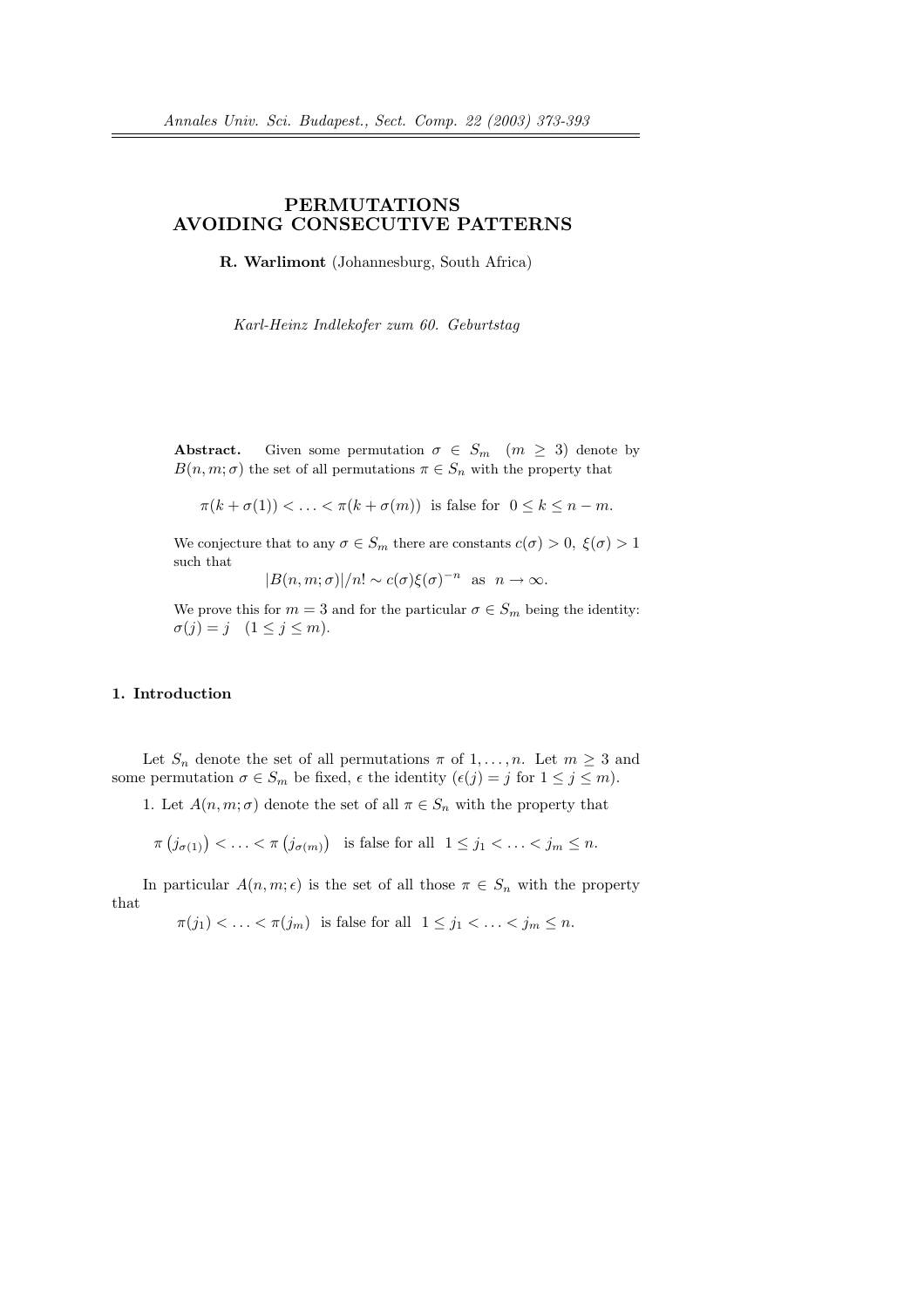The Stanley-Wilf conjecture states that to any  $m \geq 3$  there is some constant  $K(m) > 1$  such that

$$
|A(n, m; \sigma)| \le K(m)^n \text{ for all } \sigma \in S_m.
$$

The following facts are known:

$$
|A(n,3;\sigma)| = \frac{1}{n+1} \binom{2n}{n} \quad \text{for all} \quad \sigma \in S_3,
$$
  
\n
$$
|A(n,m;\epsilon)| \le (m-1)^{2n},
$$
  
\n
$$
|A(n,m;\epsilon)| \sim c(m) \frac{(m-1)^{2n}}{n^{m(m-2)/2}} \quad \text{as} \quad n \to \infty.
$$

 $|A(n, m; \sigma)|$  varies considerably with  $\sigma$  already for  $m = 4$ .

References for this can be found in Richard Arratia's paper "On the Stanley-Wilf conjecture for the number of permutations avoiding a given pattern", Electronic J. Combin. 6 (1999),  $\#$ N1. The right guess for  $K(m)$ should be  $(m-1)^2$ .

We mention that we could sharpen (∗):

$$
|A(n, m; \epsilon)| \leq \frac{(m-1)^{2n}}{\prod_{k=1}^{m-2} \left(1 + \frac{1}{k}\right)^k}.
$$

2. Let  $B(n, m; \sigma)$  denote the set of all  $\pi \in S_n$  with the property that

$$
\pi(k+\sigma(1)) < \ldots < \pi(k+\sigma(m)) \quad \text{is false for} \quad 0 \le k \le n-m.
$$

In particular  $B(n, m; \epsilon)$  is the set of all  $\pi \in S_n$  with the property that

$$
\pi(k) < \ldots < \pi(k+m-1) \quad \text{is false for} \quad 1 \le k \le n-m+1.
$$

Since the conditions imposed on  $\pi$  there concern only m consecutive values of the argument of  $\pi$  they are less restrictive than those met before; hence  $A(n, m; \sigma) \subset B(n, m; \sigma)$ . Our results for B are at this stage as incomplete as those for A. Put

$$
b(n, m; \sigma) := \frac{|B(n, m; \sigma)|}{n!}, \quad b(0, m; \sigma) := 1,
$$
  
\n
$$
b(n, m) := b(n, m; \epsilon), \quad b(n) := b(n, 3),
$$
  
\n
$$
\tilde{b}(n) := b(n, 3; \sigma_1), \quad \text{where } \sigma_1 := \begin{pmatrix} 1 & 2 & 3 \\ 2 & 1 & 3 \end{pmatrix}.
$$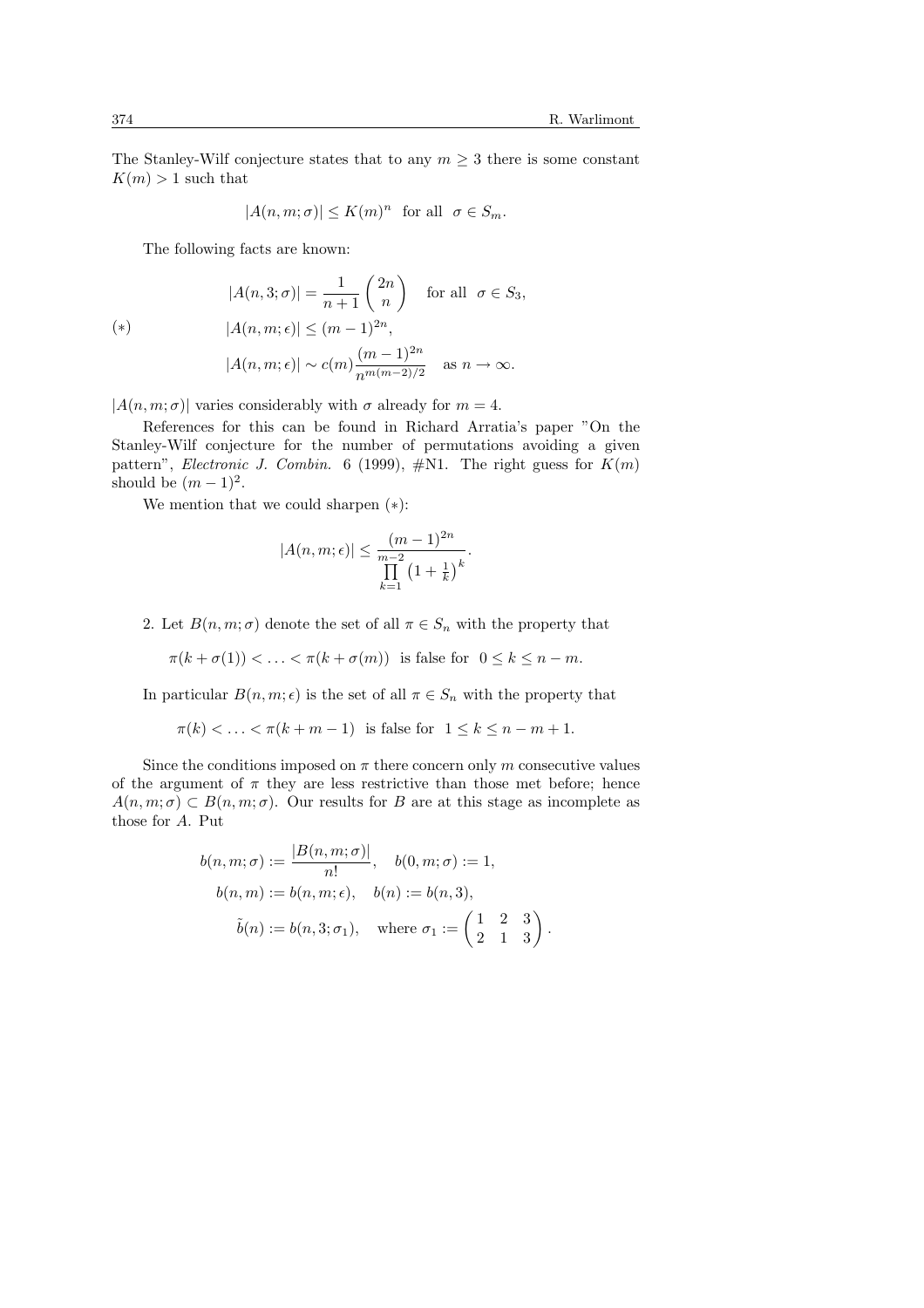We obtained:

- $(1)$  b $(n, m; \sigma) \leq$  $\overline{a}$  $1 - \frac{1}{2}$  $m!$  $\sqrt{\frac{n}{m}}$ for all  $\sigma \in S_m$ ; (2)  $\lim_{n\to\infty} b(n,m;\sigma)^{\frac{1}{n}}$  exists and is equal to  $\inf_{n} b(n,m;\sigma)^{\frac{1}{n}}$  for all  $\sigma \in S_m$ ;
- $(3) \sum_{n=1}^{\infty}$  $n=0$  $b(n, m)z^n = P_m(z)^{-1}$ , where

$$
P_m(z) := \sum_{\substack{k=0 \ k \equiv 0(m)}}^{\infty} \frac{z^k}{k!} - \sum_{\substack{k=0 \ k \equiv 1(m)}}^{\infty} \frac{z^k}{k!};
$$

(4)  $b(n, m) \sim c(m)\xi(m)^{-n}$  as  $n \to \infty$ , where  $c(m) > 0$  and  $\xi(m) = 1 + \frac{1}{m!} (1 + o(1))$  as  $m \to \infty$ ;

in particular

(5) 
$$
b(n) \sim \exp\left(\frac{\pi}{\sqrt{3}}\right) \left(\frac{3\sqrt{3}}{2\pi}\right)^{n+1}
$$
 as  $n \to \infty$ ;

(6) 
$$
\sum_{n=0}^{\infty} \tilde{b}(n) z^n = \tilde{P}(z)^{-1}
$$
, where

$$
\tilde{P}(z) := 1 - \int_{0}^{z} \exp\left(-\frac{1}{2}w^2\right) dw;
$$

(7)  $\tilde{b}(n) \sim \frac{\exp\left(\frac{1}{2}\xi^2\right)}{\xi^{n+1}}$  $\frac{f''(2S')}{\xi^{n+1}}$  as  $n \to \infty$ , where  $\xi$  is given by

$$
\int_{0}^{\xi} \exp\left(-\frac{1}{2}t^2\right) dt = 1 \quad (1 < \xi < \infty);
$$

(8)  $b(n, 3; \sigma) = b(n)$  for  $\sigma = \epsilon$ ,  $\begin{pmatrix} 1 & 2 & 3 \\ 2 & 3 & 1 \end{pmatrix}$  $\begin{pmatrix} 1 & 2 & 3 \\ 3 & 2 & 1 \end{pmatrix}$ 

 $b(n, 3; \sigma) = \tilde{b}(n)$  for the 4 remaining  $\sigma \in S_3$ .

We conjecture that to any  $\sigma \in S_m$   $(m \geq 3)$  there are constants  $c(\sigma)$  $> 0, \xi(\sigma) > 1$  such that

$$
b(n, m; \sigma) \sim c(\sigma) \xi(\sigma)^{-n}
$$
 as  $n \to \infty$ .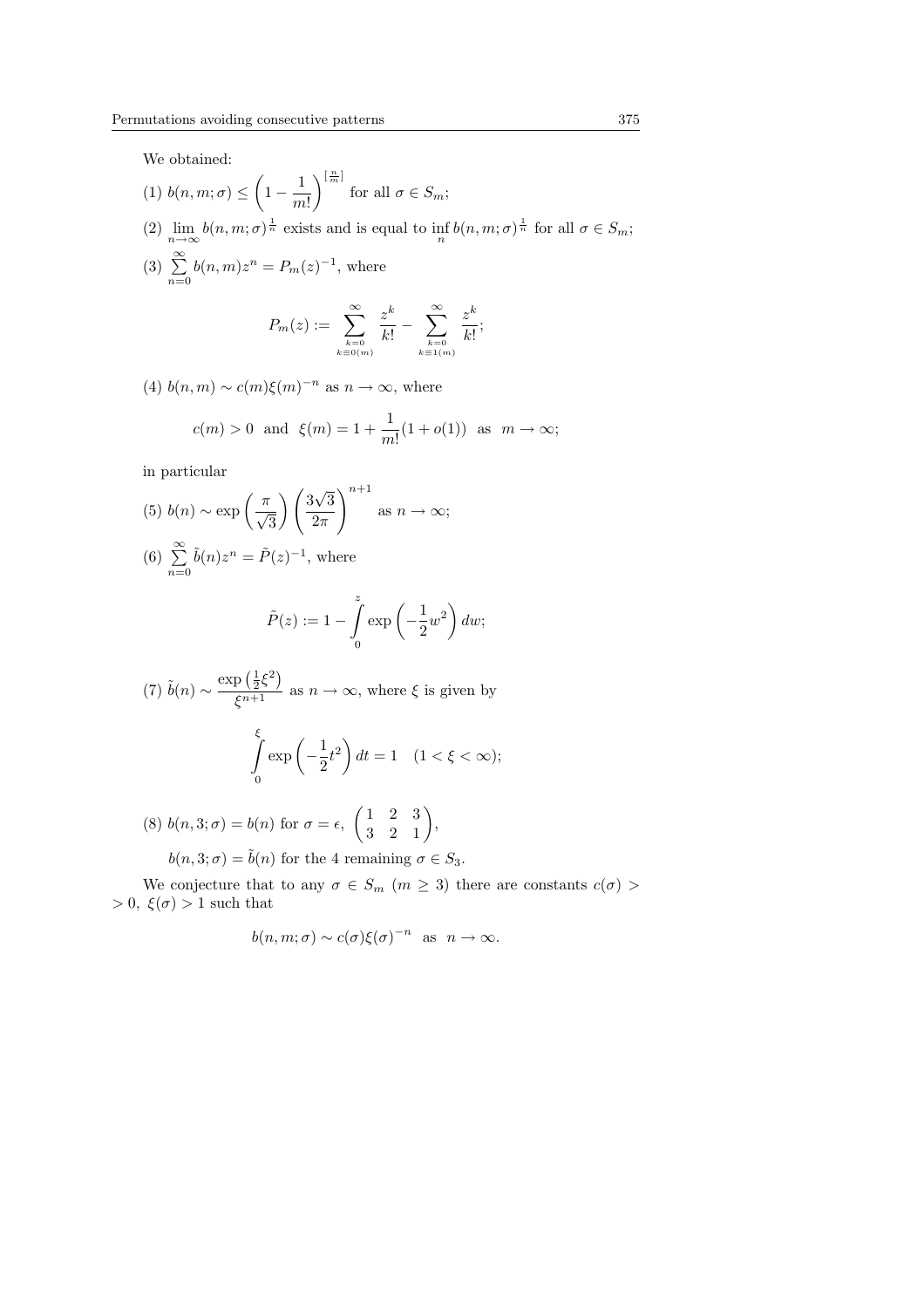In the last section of our paper we report on  $m = 4$ , where we could achieve only partial results.

3. Acknowledgement. The author thanks Arnold Knopfmacher and Helmut Prodinger for bringing to his attention the PhD problem of their student Albert Tshifhurmulo on permutations avoiding consecutive patterns.

Tshifhumulo in his thesis will study these problems mainly using an approach based on geometrically distributed random variables. (3) of our list of results will appear in the thesis. Here I will study Tshifhumulo's problem from a different (elementary) perspective based on a direct treatment of permutations.

Finally I am obliged to Arnold Knopfmacher for localizing and bringing to my attention Arratia's paper.

## 2. The proofs of (1.1), (1.2)

Since  $B(m, m; \sigma) = S_m - \{\sigma^{-1}\}\text{, we get}$ (1)  $b(m, m; \sigma) = 1 - \frac{1}{m}$  $\frac{1}{m!}$ .

Put 
$$
B(k) := |B(k, m; \sigma)|
$$
 and  $b(k) := \frac{B(k)}{k!}$ ,  $b(0) = 1$ . Then we have

(2) 
$$
b(n) \le b(p)b(n-p) \text{ for } 0 \le p \le n.
$$

**Proof.** This is true for  $p = 0, n$ . Assume  $0 < p < n$ . From

$$
B(n, m; \sigma) = \bigcup_{\substack{P \subset [1, n] \\ |P| = p}} \{ \pi \in B(n, m; \sigma) \mid \pi([1, p]) = P \}
$$

and

$$
\#\left\{\pi\in B(n,m;\sigma)\ |\ \pi([1,p])=P\right\}\leq B(p)B(n-p)
$$

we obtain

$$
B(n) \leq {n \choose p} B(p)B(n-p)
$$

which gives (2).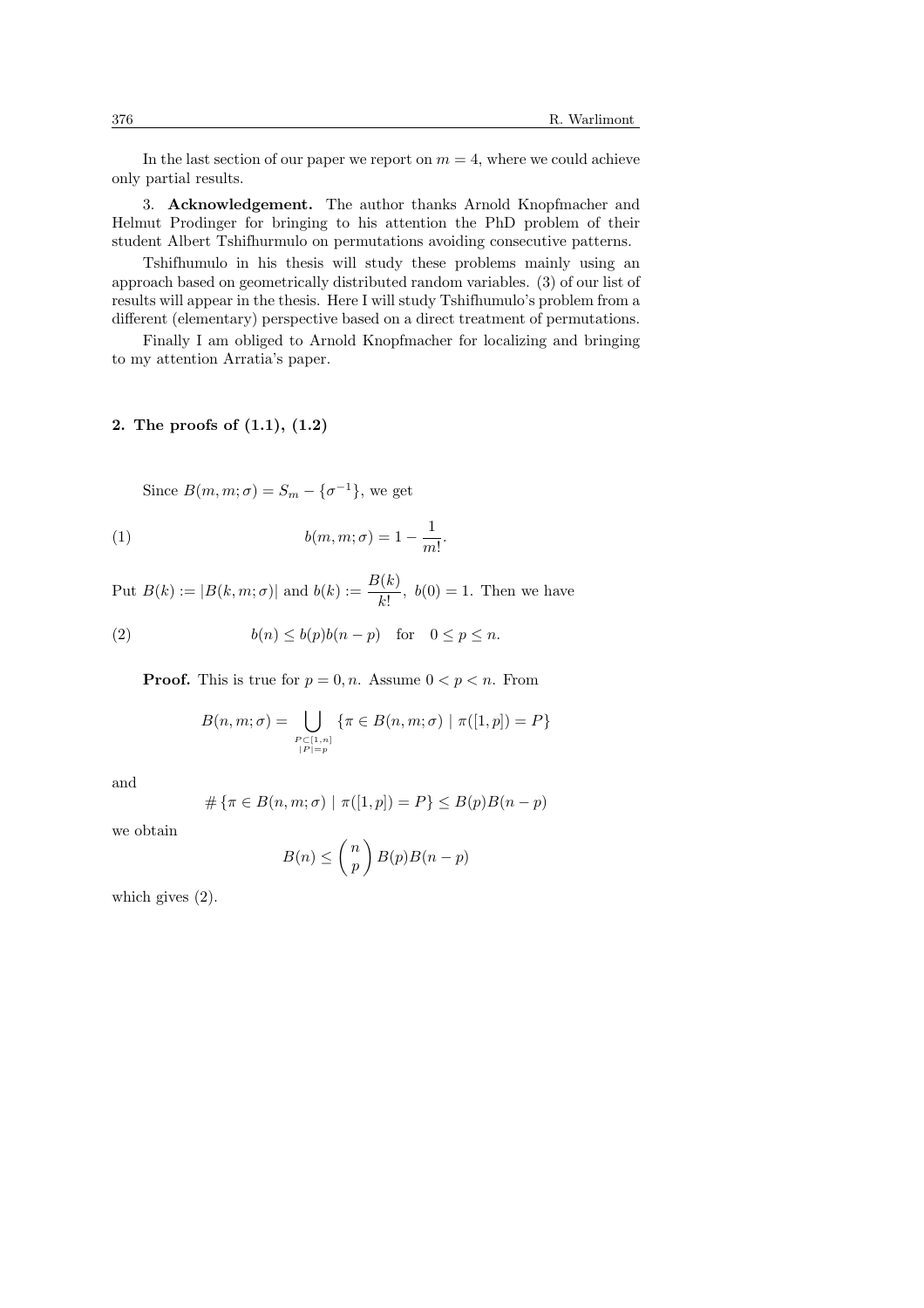From  $(2)$ ,  $(1)$  we infer

$$
b(n) \le b(m)^{\left[\frac{n}{m}\right]}b\left(n-\left[\frac{n}{m}\right]m\right) \le b(m)^{\left[\frac{n}{m}\right]}=\left(1-\frac{1}{m!}\right)^{\left[\frac{n}{m}\right]}
$$

which is  $(1.1)$ .

From (2) we get

$$
b(p+q) \le b(p)b(q) \text{ for all } p, q \ge 0,
$$

which yields  $(1.2)$ .

# 3. A formula for  $b(n, m)$  and the proof of  $(1.3)$

We shall need two formulae whose proofs are left to the reader.

(1) 
$$
\sum_{\delta_s \geq 0 \ (1 \leq s \leq t) \atop \sum_{s=1}^t \delta_s \leq N} \left( N - \sum_{s=1}^t \delta_s \right) = \binom{t+N}{t+1}.
$$

Put

$$
S(h,q,b) := \sum_{\substack{0 \le \delta_i \le q \ (1 \le i \le h) \\ h \\ i=1}} 1.
$$

Put  $m = q + 2$ . Then

(2)  
\n
$$
f_m(a) := \sum_{h=0}^{a} (-1)^{h+1} S(h, q, a - h) =
$$
\n
$$
= \begin{cases}\n-1 & \text{if } a \equiv 0(m), \\
1 & \text{if } a \equiv 1(m), \\
0 & \text{else.} \n\end{cases}
$$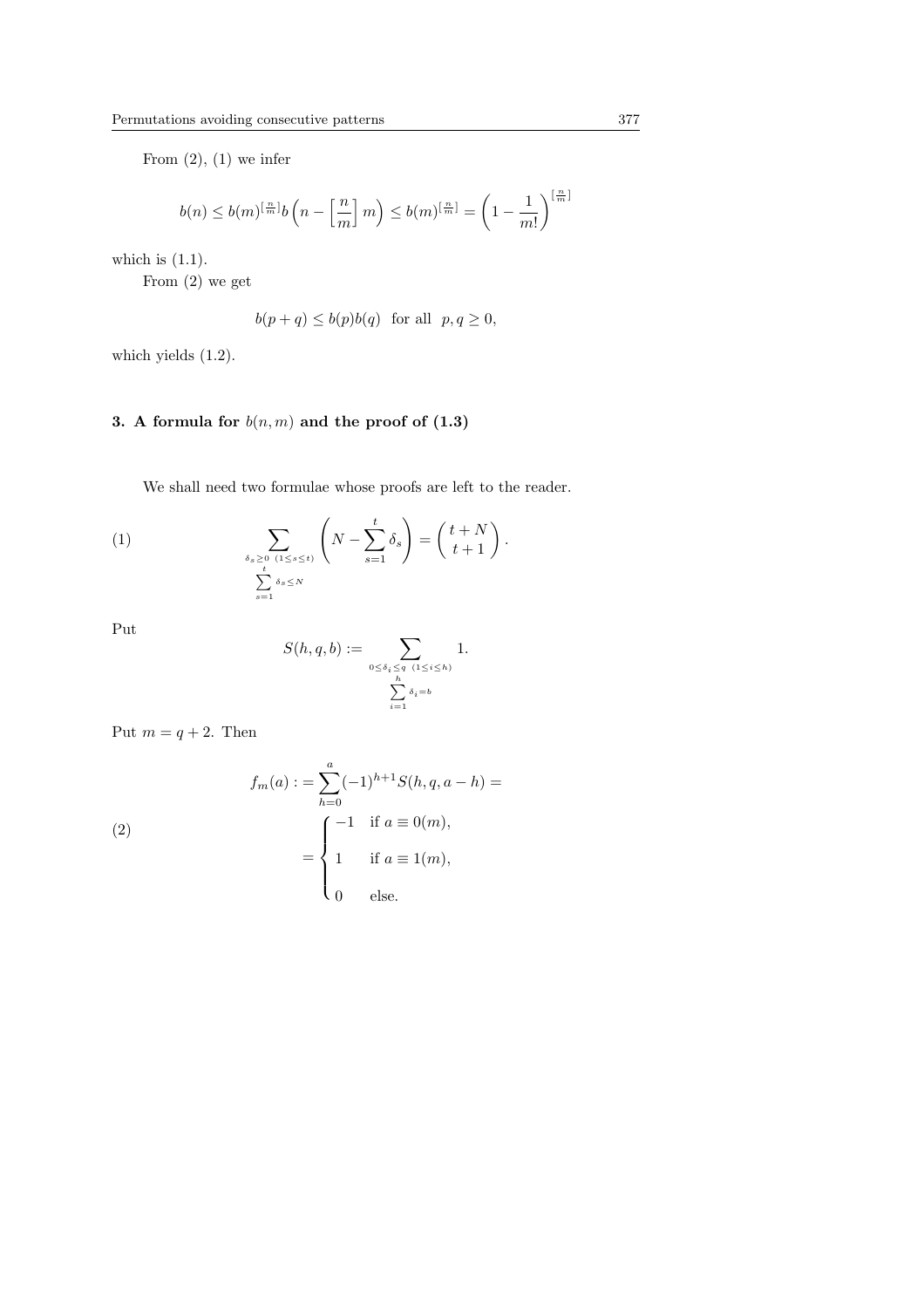Put  $p = m - 1$ . The sieve formula yields

$$
b(n,m) = 1 + \sum_{j=1}^{n-p} (-1)^j \sum_{1 \le k_1 < \ldots < k_j \le n-p} \frac{D(k_1, \ldots, k_j)}{n!},
$$

where

$$
D(k_1, ..., k_j) = # \{ \pi \in S_n \mid \pi(k_i) < ... < \pi(k_i + p) \text{ for } 1 \leq i \leq j \}.
$$

We find

$$
D(k_1,\ldots,k_j)=\frac{n!}{M(k_1,\ldots,k_j)},
$$

where  $M(k_1, \ldots, k_j)$  is defined in the following way:

$$
j = 1: M(k) = m!
$$
  
\n
$$
j \ge 2: Put
$$
  
\n
$$
L(k_1, ..., k_j) := \{i \mid 1 \le i \le j, k_{i+1} - k_i \ge m\}.
$$

If  $L(k_1, \ldots, k_j) = \emptyset$  then

$$
M(k_1,\ldots,k_j)=(k_j-k_1+m)!
$$

If  $L(k_1, \ldots, k_j) \neq \emptyset$  write

$$
L(k_1, ..., k_j) = \{\ell_1, ..., \ell_t\} \text{ with } 1 \leq \ell_1 < ... < \ell_t < j.
$$

Furthermore, put  $\ell_0 = 0, \ \ell_{t+1} = j$ . Then

$$
M(k_1,\ldots,k_j)=\prod_{s=1}^{t+1} (k_{\ell_s}-k_{\ell_{s-1}+1}+m)!
$$

This, too, should be verified by the reader.

We have

$$
mt \le \sum_{i=1}^{j-1} (k_{i+1} - k_i) = k_j - k_1 \le n - m.
$$

Therefore  $0 \le t \le T = \left\lceil \frac{n}{\cdot} \right\rceil$ m i − 1. We get

$$
b(n, m) = 1 + \sum_{t=0}^{T} X(t),
$$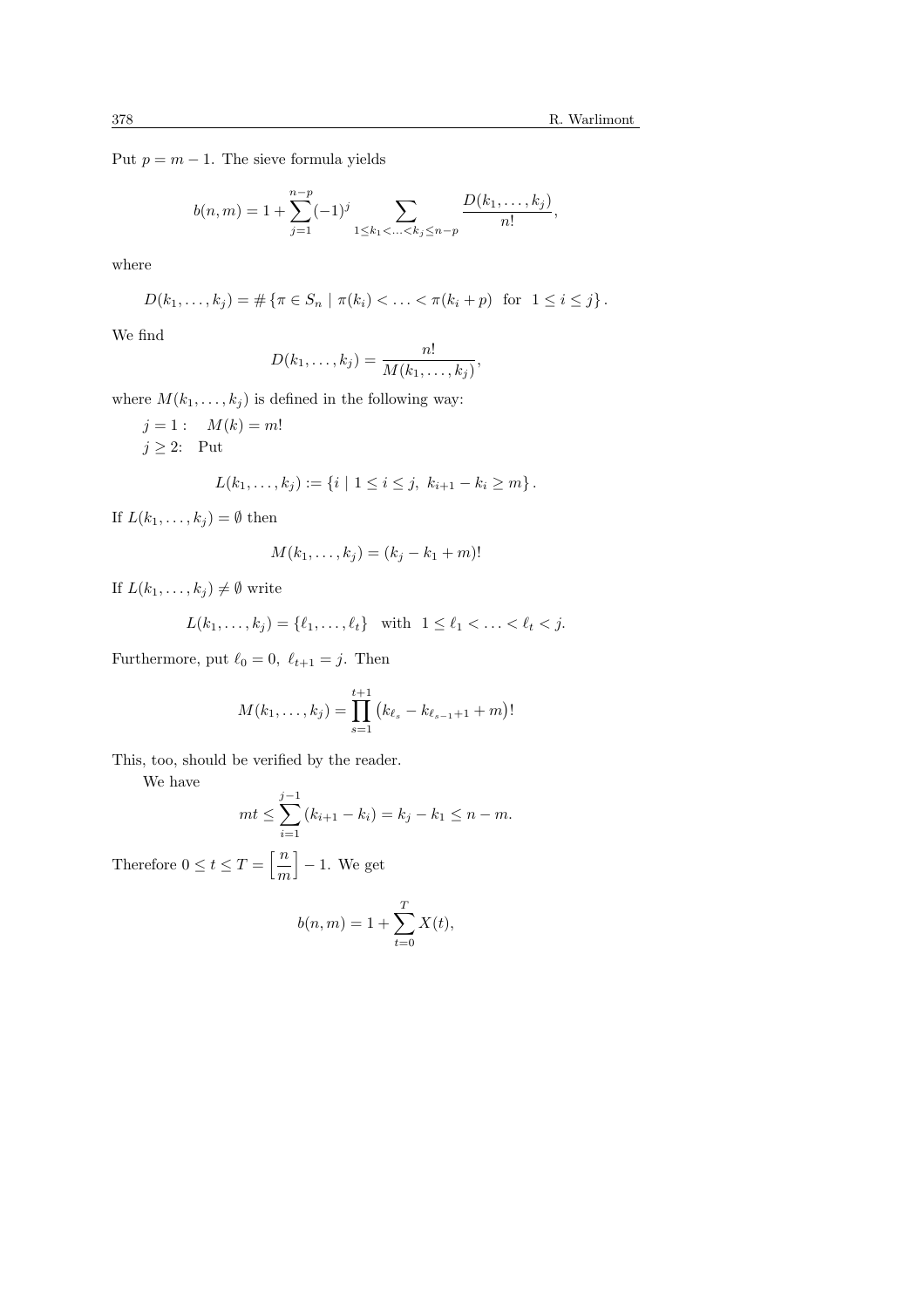where

$$
X(0) = -\frac{n-p}{m!} + \sum_{j=2}^{n-p} (-1)^j \sum_{\substack{1 \le k_1 < \ldots < k_j \le n-p \\ L(k_1,\ldots,k_j) = \emptyset}} M(k_1,\ldots,k_j)^{-1}
$$

and  $(t \geq 1)$ 

$$
X(t) = \sum_{j=t+1}^{n-p} (-1)^j \sum_{\substack{1 \leq k_1 < \ldots < k_j \leq n-p \\ |L(k_1,\ldots,k_j)| = t}} M(k_1,\ldots,k_j)^{-1}.
$$

We have to evaluate  $(j \geq 2, t \geq 0)$  the inner sums

$$
X_j(t) := \sum_{\substack{1 \leq k_1 < \ldots < k_j \leq n-p \\ |L(k_1,\ldots,k_j)| = t}} M(k_1,\ldots,k_j)^{-1}.
$$

We begin with  $t = 0$ .

$$
X_j(0) = \sum_{\substack{1 \le k_1 < \ldots < k_j \le n-p \\ k_{i+1} - k_i \le p \ (1 \le i < j)}} \frac{1}{(k_j - k_1 + m)!} =
$$
\n
$$
= \sum_{j-1 \le d \le n-m} \frac{1}{(d+m)!} \sum_{\substack{1 \le k_1 < \ldots, k_j \le n-p \\ k_{i+1} - k_i \le p \ (1 \le i < j)}} 1,
$$
\n
$$
X_j(0) = \sum_{j-1 \le d \le n-m} \frac{n-p-d}{(d+m)!} S(j-1, q, d-(j-1)).
$$

Now let  $t \geq 1$ .

$$
X_j(t) = \sum_{1 \leq \ell_1 < \ldots < \ell_t < j} \sum_{\substack{1 \leq k_1 < \ldots < k_j \leq n-p \\ L(k_1, \ldots, k_j) = \{\ell_1, \ldots, \ell_t\}}} M(k_1, \ldots, k_j)^{-1}.
$$

Denote the inner sum by  $S_j(\ell_1, \ldots \ell_t)$  and write  $L(t) := \{\ell_1, \ldots \ell_t\}$ . Then

$$
S_j(\ell_1,\ldots,\ell_t) = \sum_{\substack{1 \leq k_1 < \ldots < k_j \leq n-p \\ L(k_1,\ldots,k_j) = L(t)}} \left( \sum_{s=1}^{t+1} \left( k_{\ell_s} - k_{\ell_{s-1}+1} + m \right)! \right)^{-1}.
$$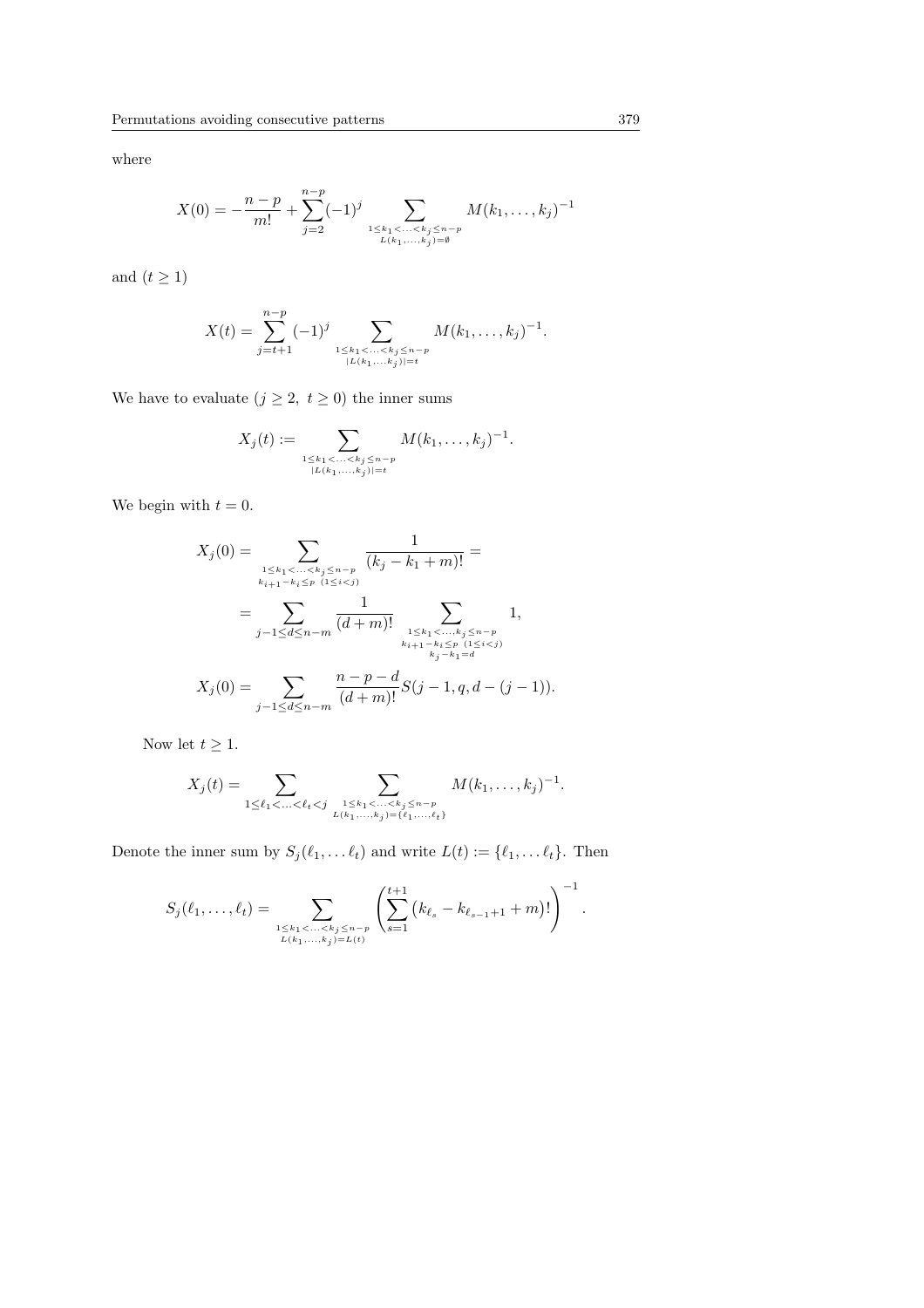We introduce the differences  $d_i = k_{i+1} - k_i$  ( $1 \le i \le j$ ). They satisfy

 $d_i \leq p \ \ (i \notin L(t))$  and  $d_{\ell_s} \geq m \ \ (1 \leq s \leq t).$ 

We have

$$
k_{\ell_s} - k_{\ell_{s-1}+1} = \sum_{i=\ell_{s-1}+1}^{\ell_s-1} d_i
$$

and

$$
\sum_{\substack{i=1 \ i \notin L(t)}}^{j-1} d_i = k_j - k_1 - \sum_{\ell \in L(t)} d_\ell \le n - m(t+1).
$$

Therefore

$$
S_j(\ell_1, \ldots, \ell_t) = \sum_{\substack{1 \leq d_i \leq p \ (i \notin L(t)) \\ D := \sum_{i \notin L(t)}}} \left( \prod_{s=1}^{t+1} \left( \sum_{i=\ell_{s-1}+1}^{\ell_s-1} d_i + m \right)! \right)^{-1} \cdot X,
$$

where

$$
X = \sum_{\substack{d_{\ell_s} \ge m \ (1 \le s \le t)}} \sum_{\substack{1 \le k_1 < \ldots < k_j \le n-p \\ k_{i+1} - k_i = d_i \ (1 \le i < j)}} 1 =
$$
\n
$$
= \sum_{\substack{d_{\ell_s} \ge m \ (1 \le s \le t)}} \binom{n - p - D - \sum_{s=1}^t d_{\ell_s}}{1 - p - D - \sum_{s=1}^t d_{\ell_s}} =
$$
\n
$$
\sum_{s=1}^t d_{l_s} \le n - m - D
$$
\n
$$
= \binom{n - p(t+1) - D}{t+1} \text{ by (1)}.
$$

Therefore

=

$$
S_j(\ell_1, \ldots, \ell_t) = \sum_{\substack{1 \le d_i \le p(i \notin L(t)) \\ i \notin L(t)}} \binom{n - p(t + 1) - \sum_{i \notin L(t)} d_i}{t + 1} \times \left( \prod_{s=1}^{t+1} \left( \sum_{i=\ell_{s-1}+1}^{\ell_{s-1}} d_i + m \right)! \right)^{-1} =
$$
  

$$
\sum_{\substack{a_1 + \ldots + a_{t+1} \le n - m(t+1) \\ a_s \ge \ell_s - \ell_{s-1} - 1 \ (1 \le s \le t+1)}} \binom{n - p(t+1) - \sum_{s=1}^{t+1} a_s}{t + 1} \left( \prod_{s=1}^{t+1} (a_s + m)! \right)! \cdot Y,
$$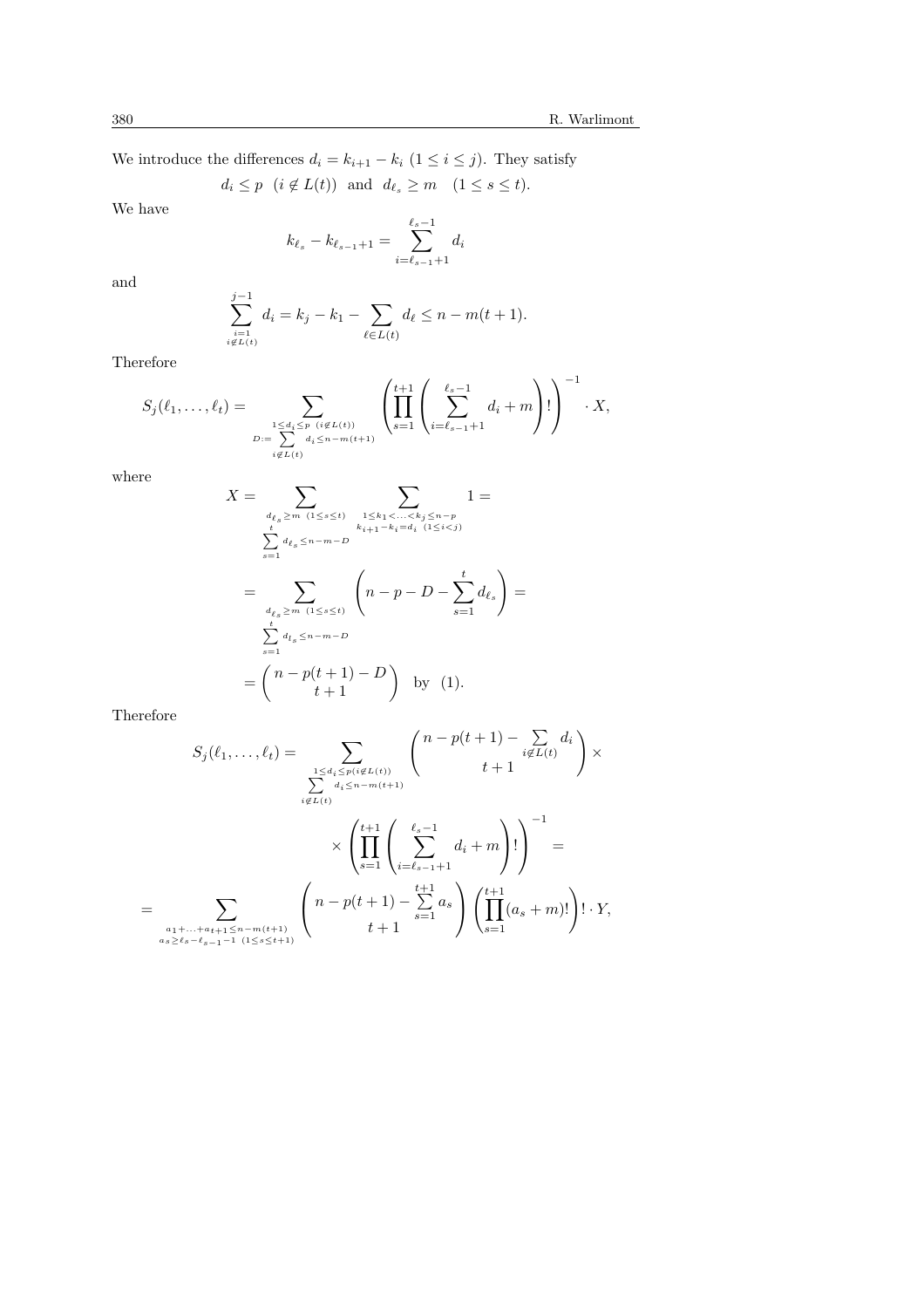where

$$
Y = \sum_{\substack{1 \le d_i \le p \ (i \notin L(t)) \\ \sum_{i=\ell_{s-1}+1}^{1 \le d_i \le p} d_i = a_s \ (1 \le s \le t+1)}} 1 = \prod_{s=1}^{t+1} \sum_{\substack{1 \le d_i \le p \ (l_{s-1} < i < \ell_s) \\ \sum_{i=\ell_{s-1}+1}^{1 \le d_i \le a_s} d_i = a_s}} 1 = \prod_{i=\ell_{s-1}+1}^{t+1} S(\ell_s - \ell_{s-1} - 1, q, a_s - (\ell_s - \ell_{s-1} - 1)).
$$

Therefore we obtain

$$
S_j(\ell_1, \ldots, \ell_t) =
$$
  
= 
$$
\sum_{\substack{a_1 + \ldots + a_{t+1} \le n-m(t+1) \\ a_s \ge \ell_s \ell_{s-1} - 1 \ (1 \le s \le t+1)}} \left( n - p(t+1) - \sum_{s=1}^{t+1} a_s \right) \prod_{s=1}^{t+1} \frac{\sigma(a_s, \ell_s - \ell_{s-1})}{(a_s + m)!},
$$

where

$$
\sigma(a_s, \ell_s - \ell_{s-1}) := S(\ell_s - \ell_{s-1} - 1, q, a_s - (\ell_s - \ell_{s-1} - 1)).
$$

Now we have

$$
X(t) = \sum_{j=t+1}^{n-p} (-1)^j X_j(t) = \sum_{j=t+1}^{n-p} (-1)^j \sum_{1 \le \ell_1 < \ldots < \ell_t < j} S_j(\ell_1, \ldots \ell_t) =
$$
\n
$$
= \sum_{\substack{a_1 + \ldots + a_{t+1} \le n-m(t+1) \\ a_s \ge 0 \ (1 \le s \le t+1)}} \left( n - p(t+1) - \sum_{s=1}^t a_s \right) \cdot \prod_{s=1}^{t+1} \frac{1}{(a_s + m)!} \cdot F(a_1, \ldots, a_{t+1}),
$$

where

$$
F(a_1,\ldots,a_{t+1}) = \sum_{j=t+1}^{n-p} (-1)^j \sum_{\substack{1 \leq \ell_1 < \ldots < \ell_t < j \\ \ell_s - \ell_{s-1} \leq a_{s+1} \ (1 \leq s \leq t+1)}} \prod_{s=1}^{t+1} \sigma(a_s, \ell_s - \ell_{s-1}).
$$

Since

$$
j = \ell_{t+1} - \ell_0 = \sum_{s=1}^{t+1} (\ell_s - \ell_{s-1}),
$$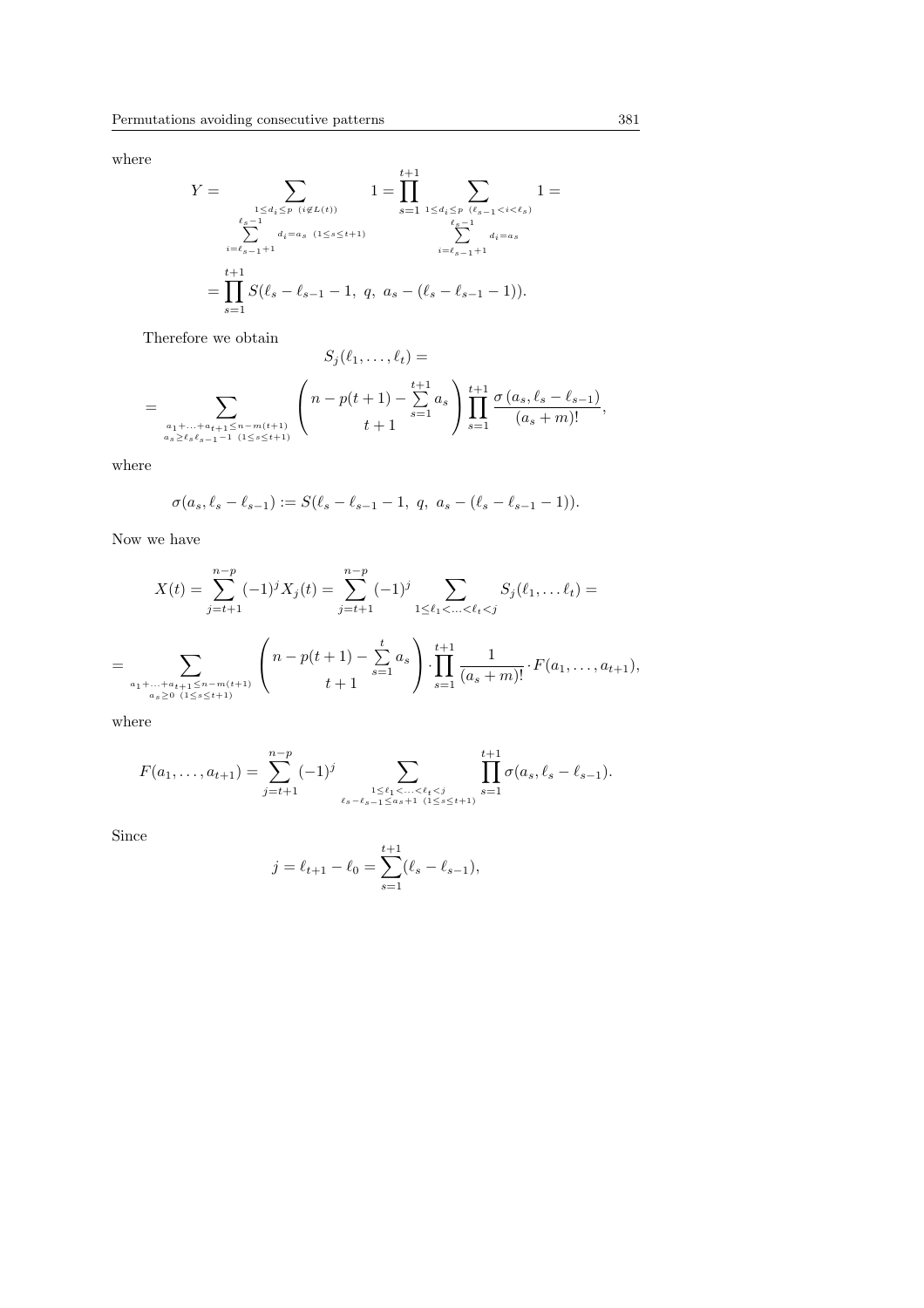we get

$$
F(a_1, \ldots, a_{t+1}) = \sum_{j=t+1}^{n-p} \sum_{\substack{\ell_s - \ell_s \leq \ell_1 < \ldots < \ell_t < j \\ \ell_{s-t-1} \leq a_s + 1 \ (1 \leq s \leq t+1)}} \prod_{s=1}^{t+1} (-1)^{\ell_s - \ell_{s-1}} \sigma(a_s, \ell_s - \ell_{s-1}) =
$$
\n
$$
= \prod_{s=1}^{t+1} \sum_{h=0}^{a_s} (-1)^{h+1} S(h, q, a_s - h) = \prod_{s=1}^{t+1} f_m(a_s) \quad \text{by (2)}.
$$

We summarize. Writing  $t + 1 = k$  we arrive at the formula

$$
b(n, m) = 1 + \sum_{k=1}^{\left[\frac{m}{m}\right]} S_k(n, m),
$$

where

$$
S_k(n,m) = \sum_{\substack{a_j \ge 0 \ (1 \le j \le k)}} \left( n - (m-1)k - \sum_{j=1}^k a_j \right) \prod_{j=1}^k \frac{f_m(a_j)}{(a_j + m)!}
$$
  

$$
\sum_{j=1}^k a_j \le n - mk
$$

with

$$
f_m(a) = \begin{cases} -1 & \text{if } a \equiv 0 \ (m), \\ 1 & \text{if } a \equiv 1 \ (m), \\ 0 & \text{else.} \end{cases}
$$

**Proof of (1.3).** Put  $S_0(n,m) = 1$  and introduce

$$
F_m(z) := \sum_{a=0}^{\infty} \frac{f_m(a)}{(a+m)!} z^a.
$$

Then we have

$$
\sum_{n=0}^{\infty} b(n,m)z^n = \sum_{n=0}^{\infty} \left( \sum_{0 \le k \le \frac{n}{m}} S_k(n,m) \right) z^n =
$$

$$
= \sum_{k=0}^{\infty} \sum_{n \ge mk} S_k(n,m)z^n =
$$

$$
= \sum_{k=0}^{\infty} z^{mk} \sum_{\ell=0}^{\infty} S_k(\ell + mk, m)z^{\ell}.
$$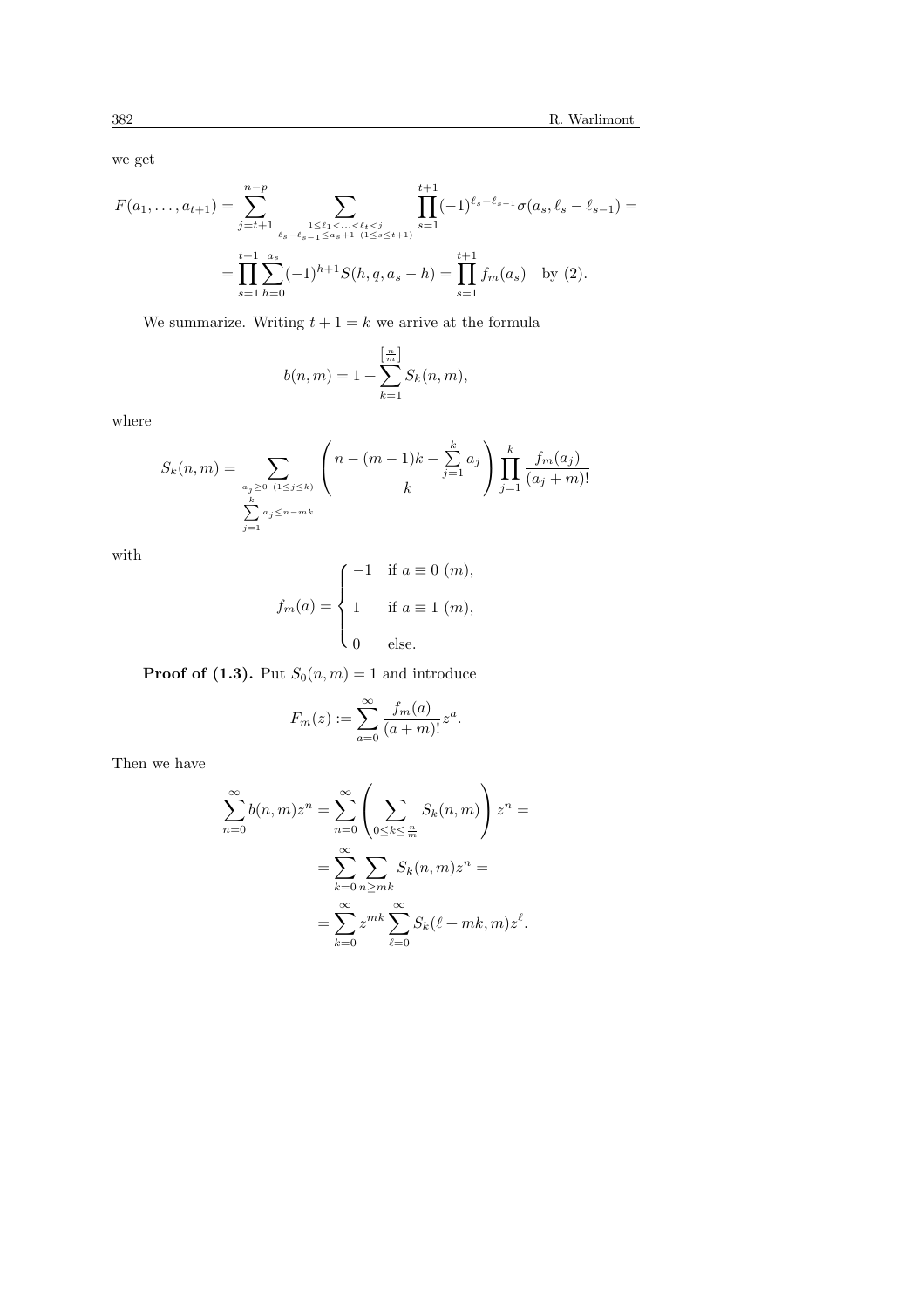The inner sum is equal to

$$
\sum_{\ell=0}^{\infty} \left( \sum_{\substack{a_j \ge 0 \ (1 \le j \le k) \\ \sum_{j=1}^k a_j \le \ell}} \left( \ell + k - \sum_{j=1}^k a_j \right) \prod_{j=1}^k \frac{f_m(a_j)}{(a_j + m!)} \right) z^{\ell} = (1-z)^{-(k+1)} F_m(z)^k.
$$

Therefore

$$
\sum_{n=0}^{\infty} b(n,m)z^n = \frac{1}{1-z} \sum_{k=0}^{\infty} \left(\frac{z^m F_m(z)}{1-z}\right)^k = \frac{1}{1-z-z^m F_m(z)} = P_m(z)^{-1}.
$$

# 4. The proof of (1.5)

We have

$$
\sum_{n=0}^{\infty} b(n) z^n = P_3(z)^{-1} \text{ with } P_3(z) = \sum_{\substack{k=0 \ k \equiv 0 \ (3)}}^{\infty} \frac{z^k}{k!} - \sum_{\substack{k=0 \ k \equiv 1 \ (3)}}^{\infty} \frac{z^k}{k!}.
$$

Putting  $\xi := \exp\left(\frac{2\pi i}{\epsilon}\right)$ 3  $\mathbf{r}$ we get

$$
P_3(z) = \frac{1}{3}(\xi - 1) \exp(\xi z) (\xi^{-1} - \exp(\xi(\xi - 1)z)).
$$

Therefore the zeros of  $P_3(z)$  are

$$
w_{\ell} = \frac{2\pi}{\sqrt{3}} \left( \frac{1}{3} - \ell \right) \quad (\ell = 0, \pm 1, \ldots).
$$

We find

$$
P_3'(w_\ell) = (-1)^{\ell+1} \exp\left(\frac{\pi}{\sqrt{3}}(3\ell - 1)\right).
$$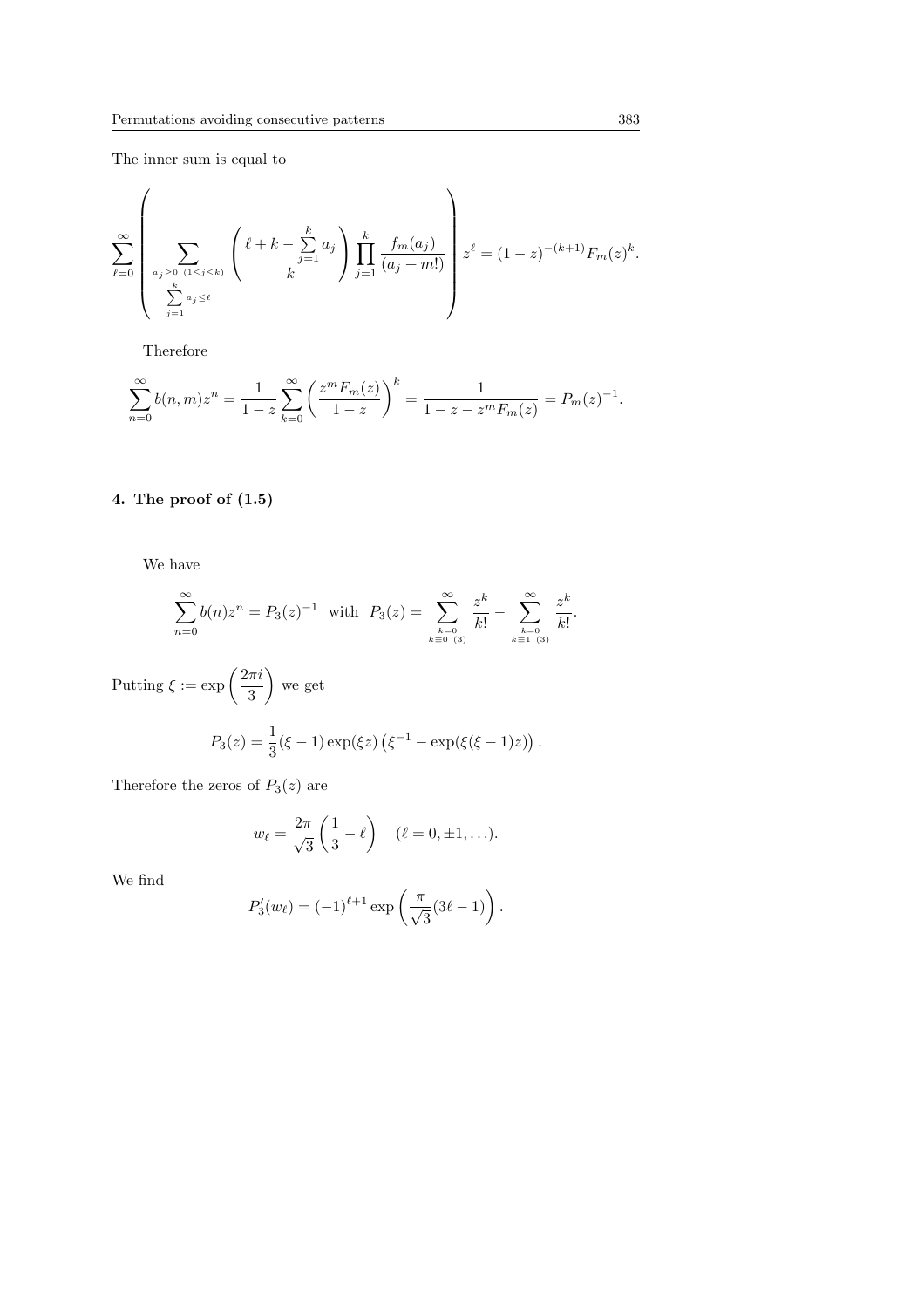The residue theorem yields

$$
b(n) \sim \sum_{\ell=-\infty}^{\infty} \frac{1}{-P_3'(w_{\ell})} \frac{1}{w_{\ell}^{n+1}}.
$$

In particular we get (1.5).

# 5. The proof of (1.4)

Since  $m = 3$  has been settled we may assume  $m \geq 4$ . We show first that  $P_m(z)$  has a zero on the open interval

$$
I(m) = \left]1 + \frac{1}{m!}(1 - \alpha(m)), \ 1 + \frac{1}{m!}(1 + \beta(m))\right[
$$

where

$$
\alpha(m) = \frac{m! + 1}{(m+1)! + 1}, \quad \beta(m) = \frac{2(m+1)}{m! - 2(m+1)}.
$$

We have

$$
P_m(x) = 1 - x + \frac{x^m}{m!} \left( 1 - \frac{x}{m+1} \right) + S_m(x),
$$
  

$$
S_m(x) = \sum_{\ell=2}^{\infty} \frac{x^{m\ell}}{(m\ell)!} \left( 1 - \frac{x}{m\ell+1} \right).
$$

Let  $1 \leq x \leq 2$ . Then  $S_m(x) > 0$  and

$$
S_m(x) < \sum_{\ell=2}^{\infty} \left(\frac{x^m}{m!}\right)^{\ell} = \left(\frac{x^m}{m!}\right)^2 \frac{1}{1 - \frac{x^m}{m!}}.
$$

From this we see that for  $1\leq x\leq 2$  we have

(1) 
$$
P_m(x) > 1 - x + \frac{1}{m!} \left( 1 - \frac{x}{m+1} \right),
$$

(2) 
$$
P_m < \frac{1}{1 - \frac{x^m}{m!}} - x.
$$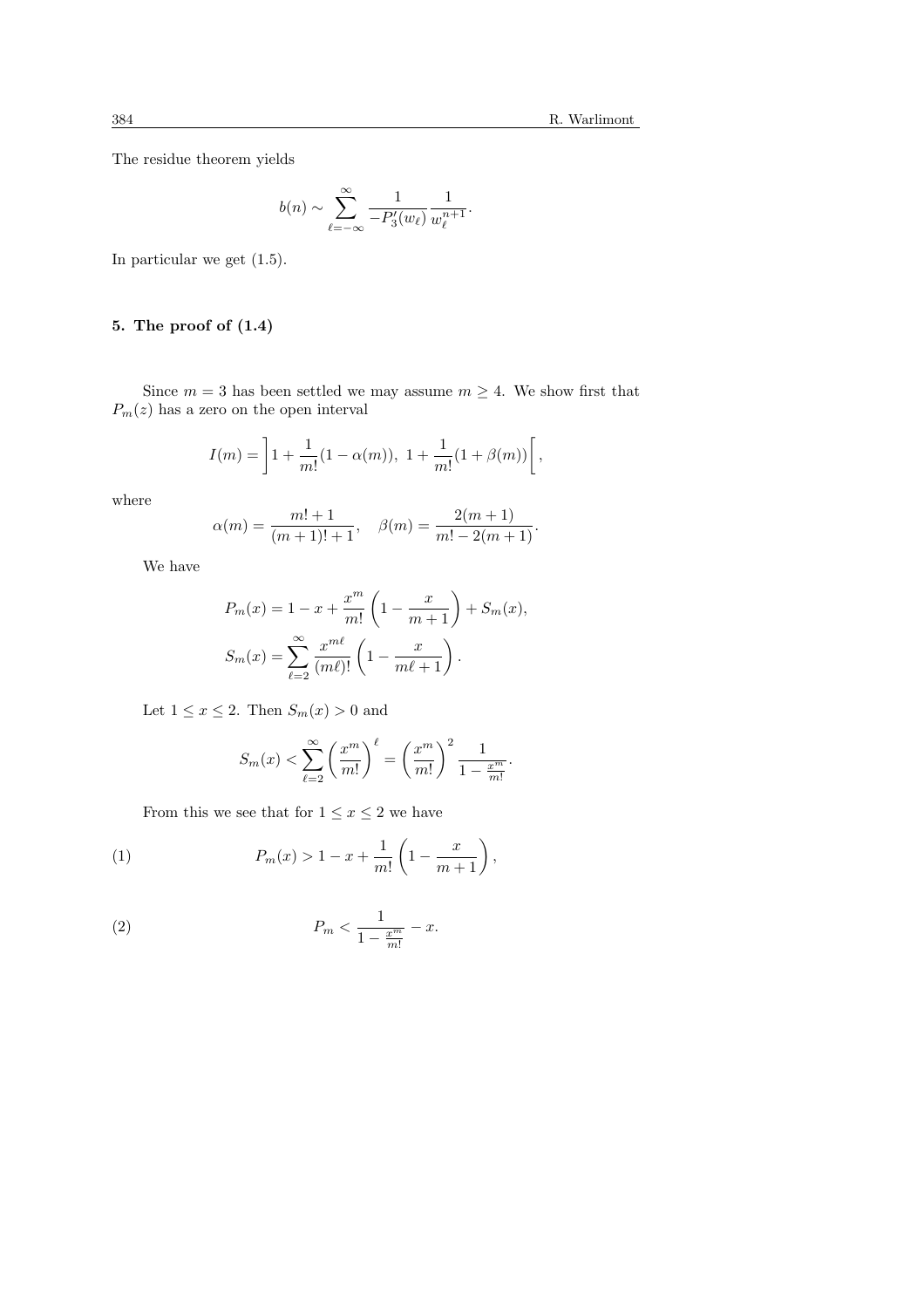In (1) take  $x = 1 + \frac{1}{m!}(1 + \delta)$ ,  $0 < \delta < 1$ . Then

$$
P_m(x) > \frac{1}{m!} \left( \delta \left( 1 + \frac{1}{(m+1)!} \right) - \frac{1}{m+1} \left( 1 + \frac{1}{m!} \right) \right) = 0 \text{ for } \delta = \alpha(m).
$$

In (2) take  $x = 1 + \frac{1}{x}$  $\frac{1}{m!}(1+\delta)$ ,  $0 < \delta < 1$ , and put  $\epsilon = \frac{1+\delta}{m!}$  $\frac{1}{m!}$ . We get

$$
P_m(x) < \frac{y}{m! - x^m},
$$

where

$$
y = (1 + \epsilon)^{m+1} - (1 + \delta) \le
$$
  
\n
$$
\le \exp(\epsilon(m+1)) - (1 + \delta) \le
$$
  
\n
$$
\le (1 + 2\epsilon(m+1)) - (1 + \delta) =
$$
  
\n
$$
= \frac{2}{m!} (m+1) - \delta \left( 1 - \frac{2}{m!} (m+1) \right) =
$$
  
\n
$$
= 0 \text{ for } \delta = \beta(m).
$$

Next we show that  $P_m(z)$  has on the disk  $|z| \leq 1 + \frac{1}{z}$  $\frac{1}{m}$  just one zero and that this zero is simple.

This will follow from Rouché's theorem if

$$
|P_m(z) - (1 - z)| < |1 - z|
$$
 for  $|z| = 1 + \frac{1}{m}$ .

Since

$$
|P_m(z) - (1 - z)| = \left| \sum_{\ell=1}^{\infty} \frac{z^{m\ell}}{(m\ell)!} \left( 1 - \frac{z}{m\ell + 1} \right) \right| \le
$$
  

$$
\le \left( 1 + \frac{|z|}{m+1} \right) \sum_{\ell=1}^{\infty} \left( \frac{|z|}{m!} \right)^{\ell}
$$

and since  $|1 - z| \ge |z| - 1$ , it is enough to show that

$$
\left(1+\frac{|z|}{m+1}\right)\sum_{\ell=1}^{\infty}\left(\frac{|z|^m}{m!}\right)^{\ell} < |z|-1 \quad \text{for} \quad |z|=1+\frac{1}{m}.
$$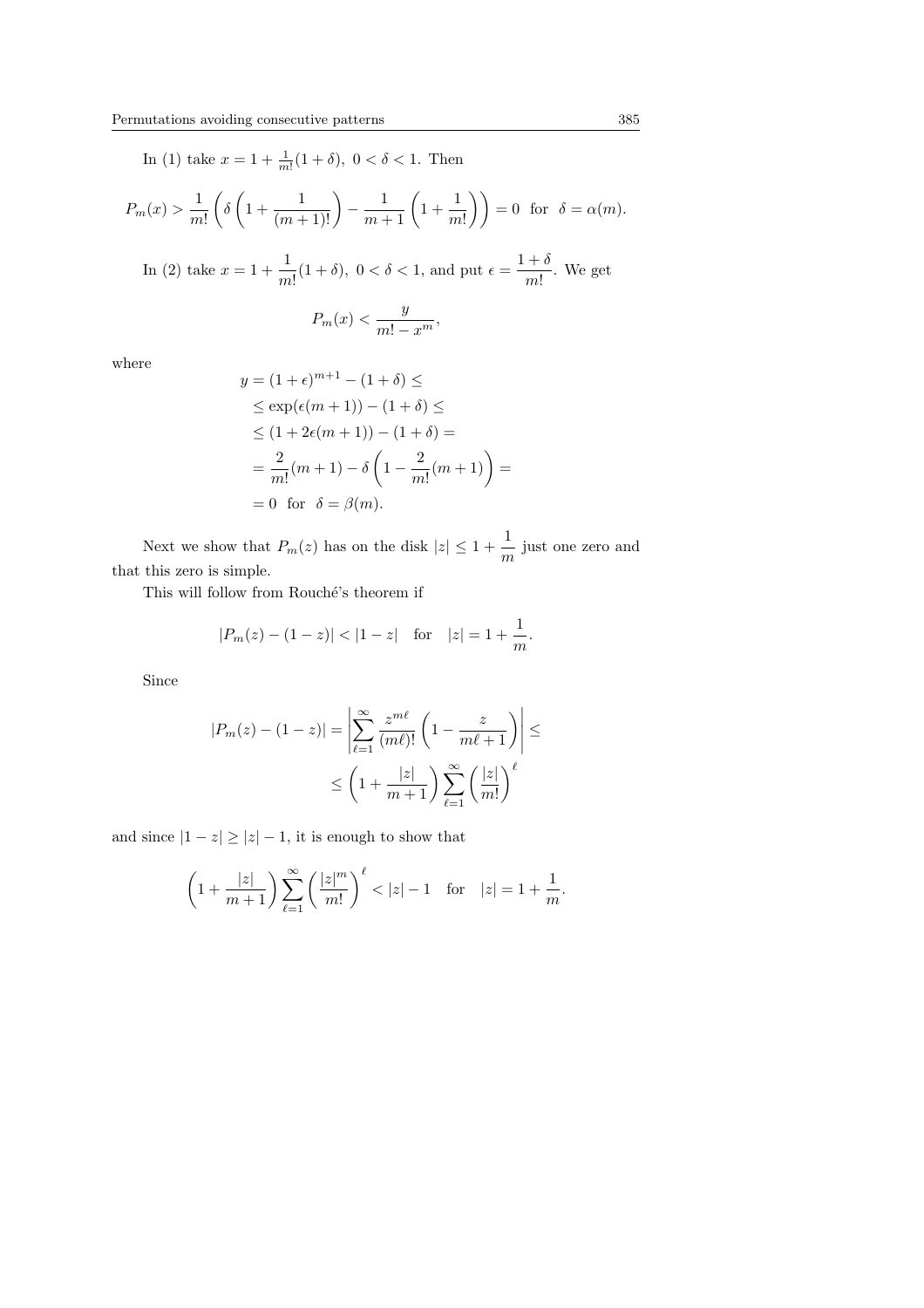1  $\frac{1}{m}$ .

Since 
$$
\left(1 + \frac{1}{m}\right)^m < 3
$$
 the left side is  

$$
< \left(1 + \frac{1}{m}\right) \frac{3}{m!} \sum_{\ell=0}^{\infty} \left(\frac{3}{4!}\right)^{\ell} \le \frac{5}{7} \frac{1}{m} <
$$

Denote the unique zero of  $P_m(z)$  on the disk  $|z| \leq 1 + \frac{1}{z}$  $\frac{1}{m}$  by  $\xi(m)$ . Since it is simple we have  $P'_m(\xi(m)) \neq 0$ . Since

$$
1 + \frac{1}{m!} (1 + \beta(m)) < 1 + \frac{1}{m} \quad (m \ge 4)
$$

we have  $\xi(m) \in I(m)$ .

The residue theorem yields

$$
b(n,m) = \frac{c(m)}{\xi(m)^n} + O\left(\left(\frac{m}{m+1}\right)^n\right) \quad \text{as} \quad n \to \infty,
$$

where

$$
c(m) = -(\xi(m)P'_m(\xi(m)))^{-1}.
$$

### 6. An invariance property of  $b(n, m; \sigma)$

Let  $\tau \in S_n$  be given by  $\tau(k) = n + 1 - k$   $(1 \leq k \leq n)$ . Let  $\rho \in S_m$  be given by  $\rho(\ell) = m + 1 - \ell \ (1 \leq \ell \leq m)$ . One finds

$$
\pi \in \mathcal{B}(n, m; \sigma) \Longleftrightarrow \pi \circ \tau \in \mathcal{B}(n, m; \rho \circ \sigma),
$$

$$
\pi \in \mathcal{B}(n, m; \sigma) \Longleftrightarrow \tau \circ \pi \in \mathcal{B}(n, m; \sigma \circ \rho).
$$

From this we deduce

$$
b(n, m; \sigma) = b(n, m; \rho \circ \sigma) = b(n, m; \sigma \circ \rho) = b(n, m; \rho \circ \sigma \circ \rho).
$$

We apply this on

$$
S_3 = \left\{ \begin{pmatrix} 1 & 2 & 3 \\ 1 & 2 & 3 \end{pmatrix}, \begin{pmatrix} 1 & 2 & 3 \\ 3 & 2 & 1 \end{pmatrix}, \begin{pmatrix} 1 & 2 & 3 \\ 2 & 1 & 3 \end{pmatrix}, \begin{pmatrix} 1 & 2 & 3 \\ 2 & 3 & 1 \end{pmatrix}, \begin{pmatrix} 1 & 2 & 3 \\ 1 & 3 & 2 \end{pmatrix}, \begin{pmatrix} 1 & 2 & 3 \\ 3 & 1 & 2 \end{pmatrix} \right\} =
$$
  
=  $\{\epsilon, \rho, \sigma_1, \sigma_2, \sigma_3, \sigma_4\}$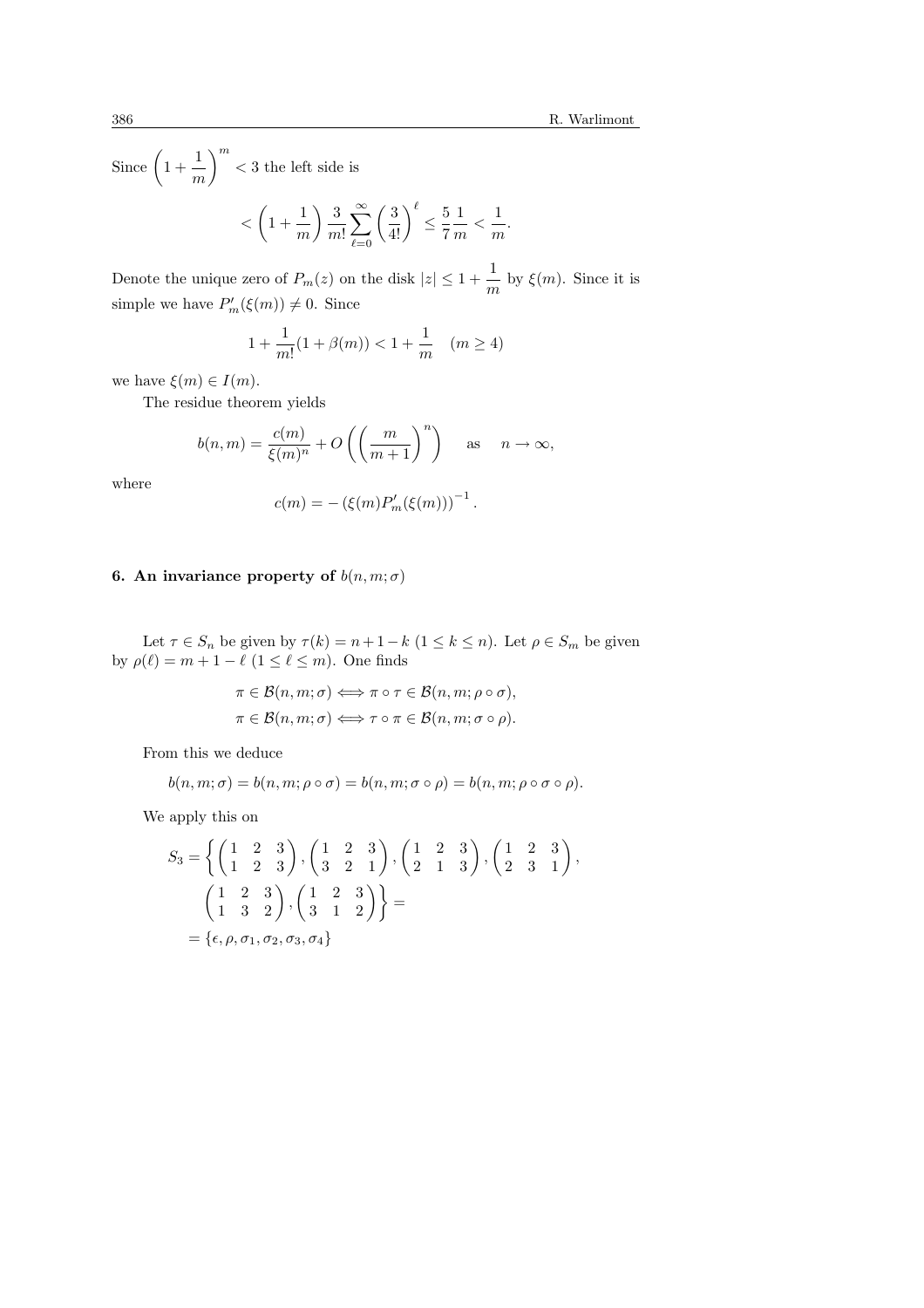and see that  $b(n, 3; \sigma)$  is the same for  $\sigma = \epsilon$ ,  $\rho (= b(n))$  and for  $\sigma = \sigma_1, \sigma_2, \sigma_3, \sigma_4$ . We select  $\sigma_1$  as a sample for our analysis.

 $B(n, 3; \sigma_1)$  is the set of all  $\pi \in S_n$  with the property that

$$
\pi(k+1) < \pi(k) < \pi(k+2) \quad \text{is false for} \quad 1 \le k \le n-2.
$$

The fraction

$$
\tilde{b}(n) := \frac{|B(n, 3; \sigma_1)|}{n!}
$$

will be studied in the next section.

## 7. A formula for  $\tilde{b}(n)$  and proof of (1.6), (1.7)

The sieve formula yields

$$
\tilde{b}(n) = 1 + \sum_{j=1}^{n-2} (-1)^j \sum_{1 \le k_1 < \ldots < k_j \le n-2} \frac{\tilde{D}(k_1, \ldots, k_j)}{n!},
$$

where

$$
\tilde{D}(k_1,\ldots,k_j) = \# \left\{ \pi \in S_n \mid \pi(k_i+1) < \pi(k_i) < \pi(k_i+2) \text{ for } 1 \leq i \leq j \right\}.
$$

We find

$$
\tilde{D}(k_1,\ldots,k_j)=\frac{n!}{\tilde{M}(k_1,\ldots,k_j)},
$$

where  $\tilde{M}(k_1,\ldots,k_j)$  is defined in the following way.

$$
j = 1 : \tilde{M}(k) = 3!
$$

 $j \geq 2$ :  $\tilde{D}(k_1,\ldots,k_j) = 0$  if there is some  $i_0$   $(1 \leq i_0 < j)$  such that  $k_{i_0+1} - k_{i_0} = 1.$ 

Now suppose that  $k_{i+1} - k_i \geq 2$  (1 ≤ i < j). Put

$$
L(k_1,\ldots,k_j) := \{i \mid 1 \leq i < j, \ k_{i+1} - k_i \geq 3\}.
$$

If  $L(k_1, \ldots, k_j) = \emptyset$  then

$$
\tilde{M}(k_1,\ldots,k_j) = (2j+1)2^j j!.
$$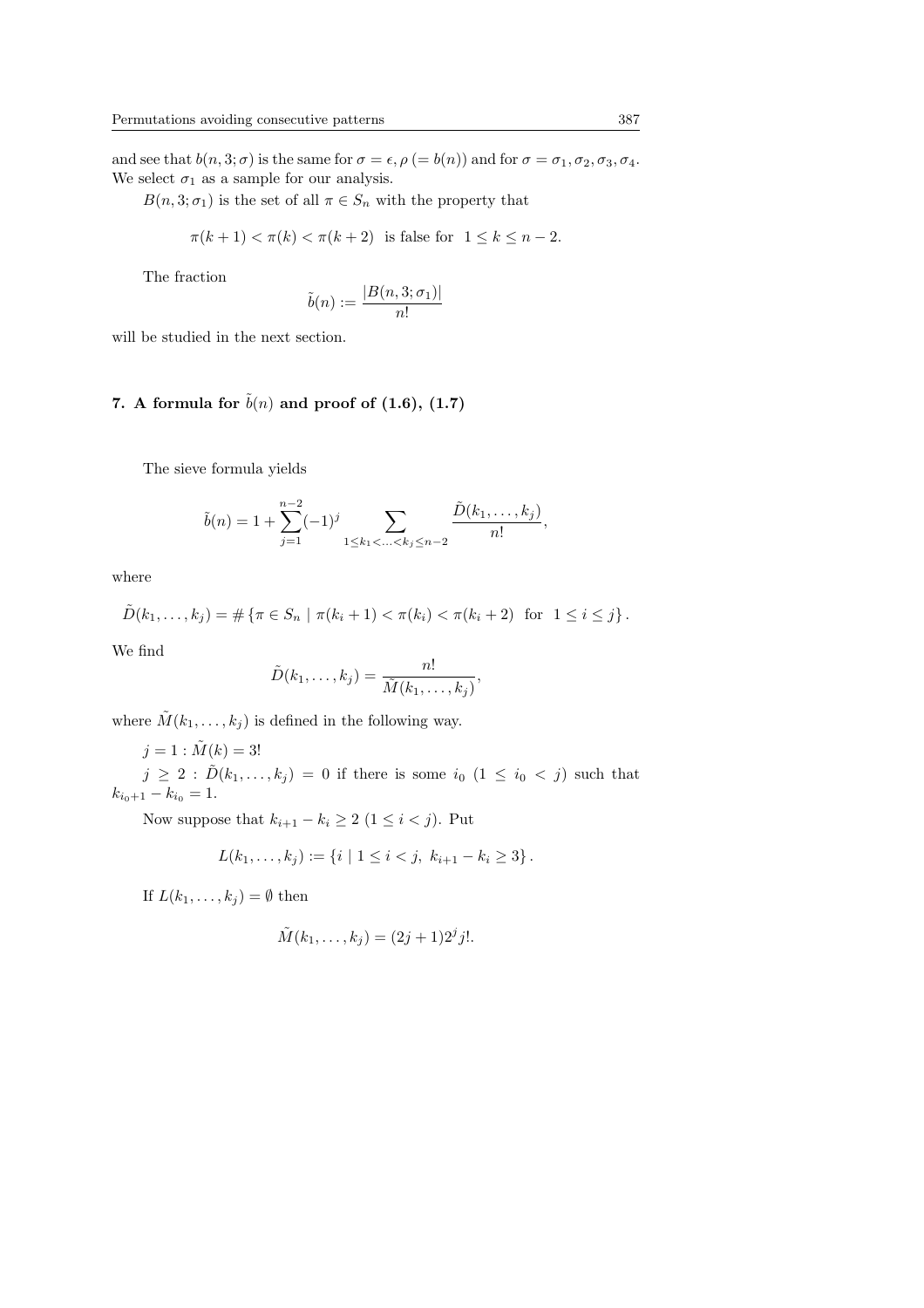If  $L(k_1, \ldots, k_j) \neq \emptyset$  write

$$
L(k_1,\ldots k_j)=\{\ell_1,\ldots,\ell_t\}\ \ \text{with}\ \ 1\leq \ell_1<\ldots<\ell_t< j.
$$

Further put  $\ell_0 = 0$ ,  $\ell_{t+1} = j$  and define  $d_s := \ell_{s+1} - \ell_s$  ( $0 \le s \le t$ ). Then

$$
\tilde{M}(k_1,\ldots,k_j) = \prod_{s=0}^t (2d_s+1)2^{d_s} d_s!.
$$

We must leave the proof of this to the reader. We now have

$$
\tilde{b}(n) = 1 - \frac{n-2}{3!} + \sum_{2 \le j \le \frac{n-1}{2}} (-1)^j S(j),
$$

where  $(j\geq 2)$ 

$$
S(j) = \sum_{\substack{1 \leq k_1 < \ldots < k_j \leq n-2 \\ k_{i+1} - k_i \geq 2 \ (1 \leq i < j)}} \tilde{M}(k_1, \ldots, k_j)^{-1}.
$$

For  $L \subset \{1, \ldots, j-1\}$  put

$$
S(j;L) := \sum_{\substack{1 \leq k_1 < \ldots < k_j \leq n-2 \\ k_{i+1}-k_i \geq 2 \ (1 \leq i < j) \\ L(k_1,\ldots,k_j) = L}} \tilde{M}(k_1,\ldots,k_j)^{-1}.
$$

Then we have  $(j\geq 2)$ 

$$
S(j) = \sum_{L \subset \{1, \ldots, j-1\}} S(j; L) =
$$
  
=  $S(j; \emptyset) + \sum_{t=1}^{j-1} \sum_{1 \le \ell_1 < \ldots < \ell_t < j} S(j; \{\ell_1, \ldots, \ell_t\}).$ 

We have

$$
S(j; \emptyset) = \sum_{\substack{1 \le k_1 < \ldots < k_j \le n-2 \\ k_{i+1} - k_i = 2 \ (1 \le i < j)}} \frac{1}{(2j+1)2^j j!} = \frac{n-2j}{(2j+1)2^j j!}.
$$

We have  $(t \geq 1)$ 

$$
S(j; \{\ell_1, \ldots, \ell_t\}) = \left(\prod_{s=0}^t (2d_s + 1)2^{d_s} d_s!\right)^{-1} \cdot X,
$$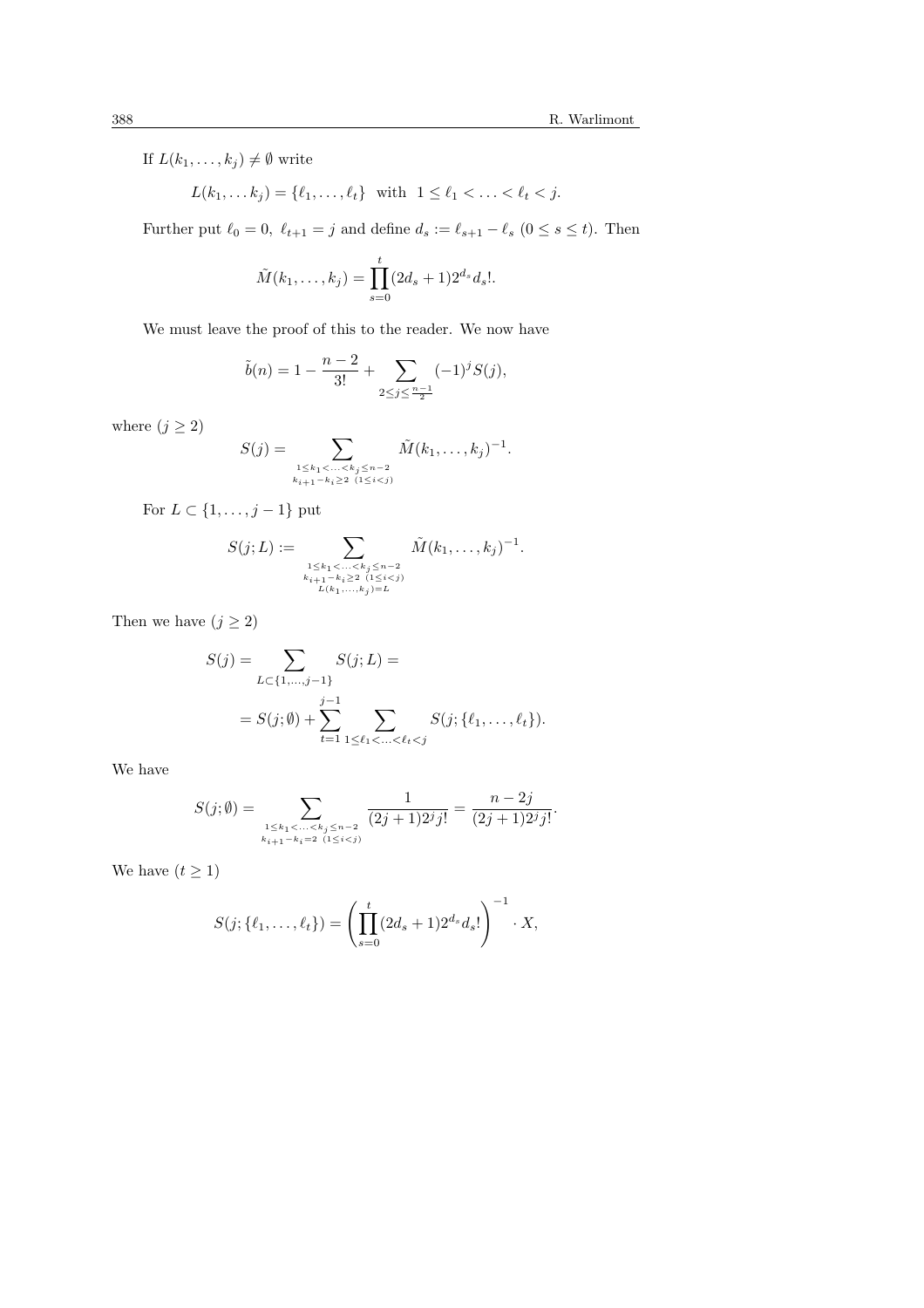where

$$
X = \sum_{\substack{1 \le k_1 < \ldots < k_j \le n-2 \\ k_{i+1}-k_i \ge 2 \\ L(k_1,\ldots,k_j)=(\ell_1,\ldots,\ell_t)=:L}} 1 = \sum_{\substack{1 \le k_1 < \ldots < k_j \le n-2 \\ k_{i+1}-k_i \ge 2 \\ k_{i+1}-k_i \ge 2 \\ k_{i+1}-k_i \ge 2 \\ k_{i+1}-k_i \ge 2 \\ k_{i+1}-k_i \ge 2 \\ k_{i+1}-k_i \ge 2 \\ k_{i+1}-k_i \ge 2 \\ k_{i+1}-k_i \ge 2 \\ k_{i+1}-k_i \ge 2 \\ k_{i+1}-k_i \ge 2 \\ k_{i+1}-k_i \ge 2 \\ k_{i+1}-k_i \ge 2 \\ k_{i+1}-k_i \ge 2 \\ k_{i+1}-k_i \ge 2 \\ k_{i+1}-k_i \ge 2 \\ k_{i+1}-k_i \ge 2 \\ k_{i+1}-k_i \ge 2 \\ k_{i+1}-k_i \ge 2 \\ k_{i+1}-k_i \ge 2 \\ k_{i+1}-k_i \ge 2 \\ k_{i+1}-k_i \ge 2 \\ k_{i+1}-k_i \ge 2 \\ k_{i+1}-k_i \ge 2 \\ k_{i+1}-k_i \ge 2 \\ k_{i+1}-k_i \ge 2 \\ k_{i+1}-k_i \ge 2 \\ k_{i+1}-k_i \ge 2 \\ k_{i+1}-k_i \ge 2 \\ k_{i+1}-k_i \ge 2 \\ k_{i+1}-k_i \ge 2 \\ k_{i+1}-k_i \ge 2 \\ k_{i+1}-k_i \ge 2 \\ k_{i+1}-k_i \ge 2 \\ k_{i+1}-k_i \ge 2 \\ k_{i+1}-k_i \ge 2 \\ k_{i+1}-k_i \ge 2 \\ k_{i+1}-k_i \ge 2 \\ k_{i+1}-k_i \ge 2 \\ k_{i+1}-k_i \ge 2 \\ k_{i+1}-k_i \ge 2 \\ k_{i+1}-k_i \ge 2 \\ k_{i+1}-k_i \ge 2 \\ k_{i+1}-k_i \ge 2 \\ k_{i+1}-k_i \ge 2 \\ k_{i+1}-k_i \ge 2 \\ k_{i+1}-k_i \ge 2 \\ k_{i+1}-k_i \ge 2 \\ k_{i+1}-k_i \ge 2 \\ k_{i+1}-k_i \ge 2 \\ k_{i+1}-k_i \ge 2 \\ k_{i+1}-k
$$

2

$$
S(j) = \sum_{0 \le t \le \min\{j-1, n-2j-1\}} \binom{n-2j}{t+1} \sigma(j, t)
$$

with

$$
\sigma(j,0) = \frac{1}{(2j+1)2^j j!}
$$

and  $(t \geq 1)$ 

$$
\sigma(j,t) = \sum_{1 \le \ell_1 < \ldots < \ell_t < j} \left( \prod_{s=0}^t (2d_s + 1) 2^{d_s} d_s! \right)^{-1} =
$$
  
= 
$$
\sum_{d_s \ge 1 \atop \sum_{s=0}^t d_s = j} \left( \prod_{s=0}^t (2d_s + 1) 2^{d_s} d_s! \right)^{-1}.
$$

We arrive at the formula

$$
\tilde{b}(n) = 1 + \sum_{0 \le k \le \frac{n-3}{2}} (-1)^{k+1} \sum_{t=0}^{k} {n-2k-2 \choose t+1} S(k,t),
$$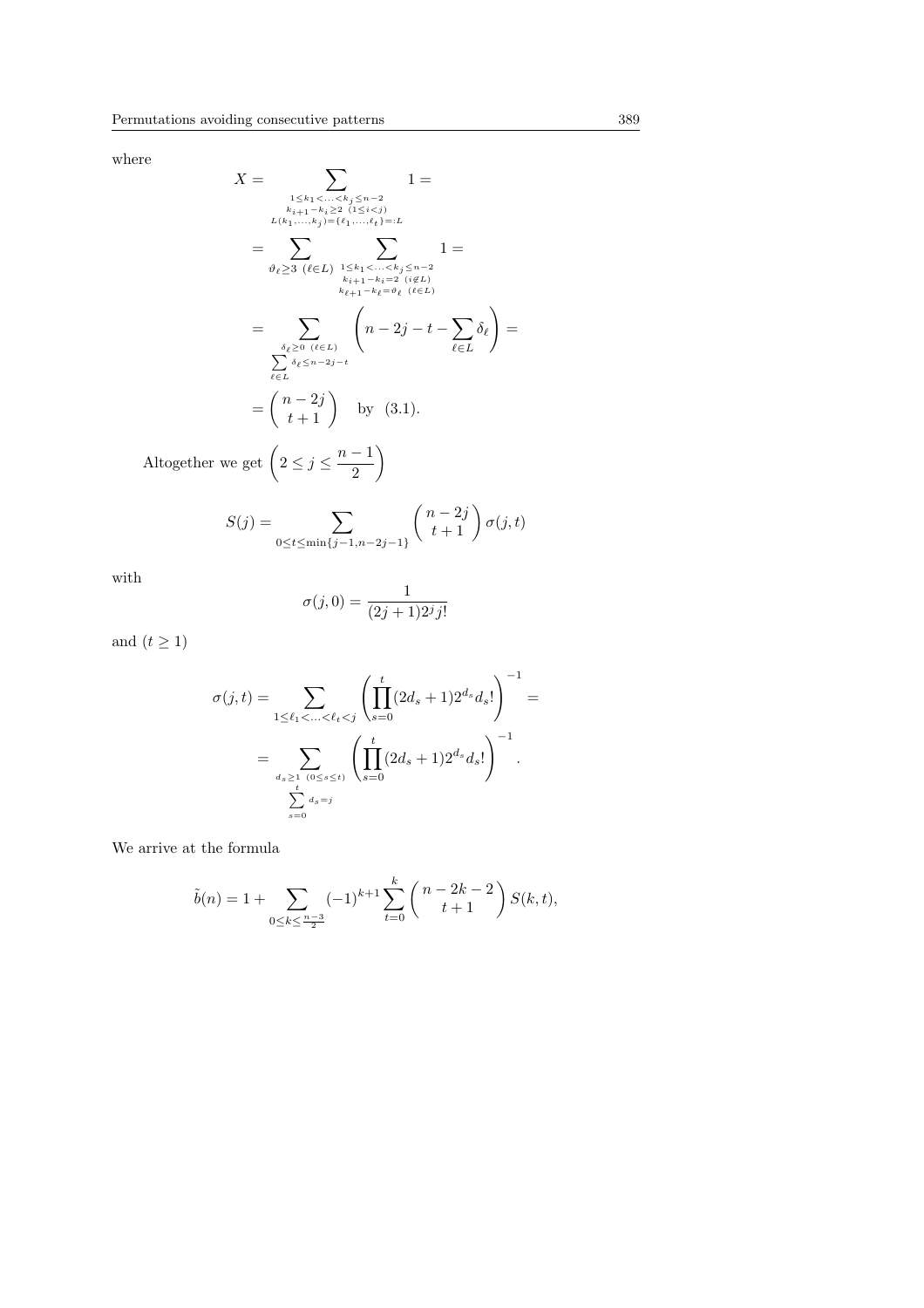where

$$
S(k,t) = \sum_{\substack{a_s \ge 0 \ (0 \le s \le t)}} \left( \prod_{s=0}^t (2a_s + 3) 2^{a_s + 1} (a_s + 1)! \right)^{-1}.
$$
  

$$
\sum_{s=0}^t \sum_{a_s = k-t}^{a_s = k-t}
$$

Proof of  $(1.6)$ . The formula above gives

$$
\sum_{n=0}^{\infty} \tilde{b}(n) z^n = \frac{1}{1-z} + S(z),
$$

where

$$
S(z) = \sum_{n=3}^{\infty} \left( \sum_{0 \le k \le \frac{n-3}{2}} (-1)^{k+1} \sum_{t=0}^{k} {n-2k-2 \choose t+1} S(k,t) \right) z^n =
$$
  

$$
= \sum_{k=0}^{\infty} (-1)^{k+1} \sum_{t=0}^{k} S(k,t) \sum_{n=2k+3}^{\infty} {n-2k-2 \choose t+1} z^n =
$$
  

$$
= z^3 \sum_{k=0}^{\infty} (-1)^{k+1} z^{2k} \sum_{t=0}^{k} S(k,t) \frac{z^t}{(1-z)^{t+2}} =
$$
  

$$
= -\frac{z^3}{(1-z)^2} \sum_{t=0}^{\infty} \left( \frac{-z}{1-z} \right)^t \sum_{\ell=0}^{\infty} (-1)^{\ell} S(\ell+t,t) z^{2\ell}.
$$

Since

$$
S(\ell+t,t) = \sum_{\substack{a_s \ge 0 \ (0 \le s \le t)}} \left( \prod_{s=0}^t (2a_s + 3) 2^{a_s+1} (a_s + 1)! \right)^{-1},
$$
  

$$
\sum_{s=0}^t a_s = \ell
$$

the inner sum above is equal to  $F(z)^{t+1}$ , where

$$
F(z) := \sum_{a=0}^{\infty} \frac{(-1)^a}{(2a+3)2^{a+1}(a+1)!} z^{2a}.
$$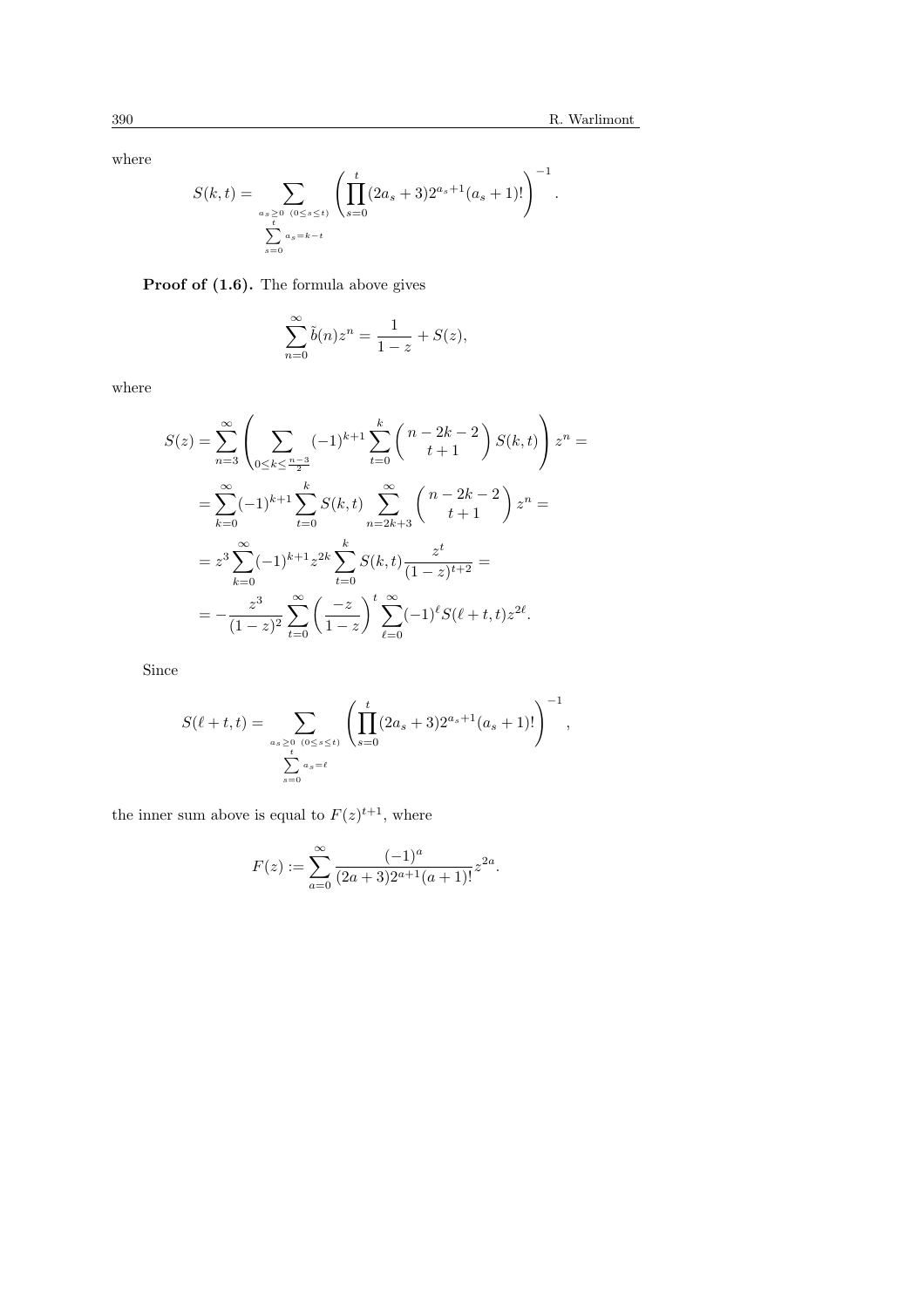Therefore

$$
S(z) = -\frac{z^3}{(1-z)^2} \sum_{t=0}^{\infty} \left( -\frac{z^3}{1-z} F(z) \right)^t =
$$
  
=  $-\frac{z^3}{1-z} \frac{F(z)}{1-z+z^3} F(z).$ 

We conclude

$$
\sum_{n=0}^{\infty} \tilde{b}(n) z^n = \frac{1}{1 - (z - z^3 F(z))}.
$$

But

$$
z - z3 F(z) = \int_{0}^{z} \exp\left(-\frac{1}{2}w^{2}\right) dw.
$$

Proof of 
$$
(1.7)
$$
. Put

$$
E(z) := \int_{0}^{z} \exp\left(-\frac{1}{2}w^2\right) dw.
$$

Since  $E(1) < 1$ ,  $E(\infty) = \sqrt{\frac{\pi}{2}} > 1$  and  $E(x)$  is strictly increasing for  $x \geq 0$ , there is a unique  $\xi > 1$  with  $E(\xi) = 1$ . (1.7) follows with the theorem of residues if

(1) 
$$
E(z) \neq 1
$$
 for all  $z, |z| \leq \xi$  and  $x \neq \xi$ .

We first show that

(2) 
$$
z = x + iy, \ y \neq 0, \ |z| \leq \sqrt{\pi} \Rightarrow \text{Im} E(z) \neq 0.
$$

Namely from

$$
\mathrm{Im}E(z) = \exp\left(-\frac{1}{2}x^2\right) \int_0^y \exp\left(\frac{1}{2}t^2\right) \cos(xt)dt
$$

we see that

Im
$$
E(z) \neq 0
$$
 if  $y \neq 0$  and  $|xy| \leq \frac{\pi}{2}$ .

But  $|xy| \leq \frac{\pi}{2}$  if  $|z| \leq \sqrt{\pi}$ .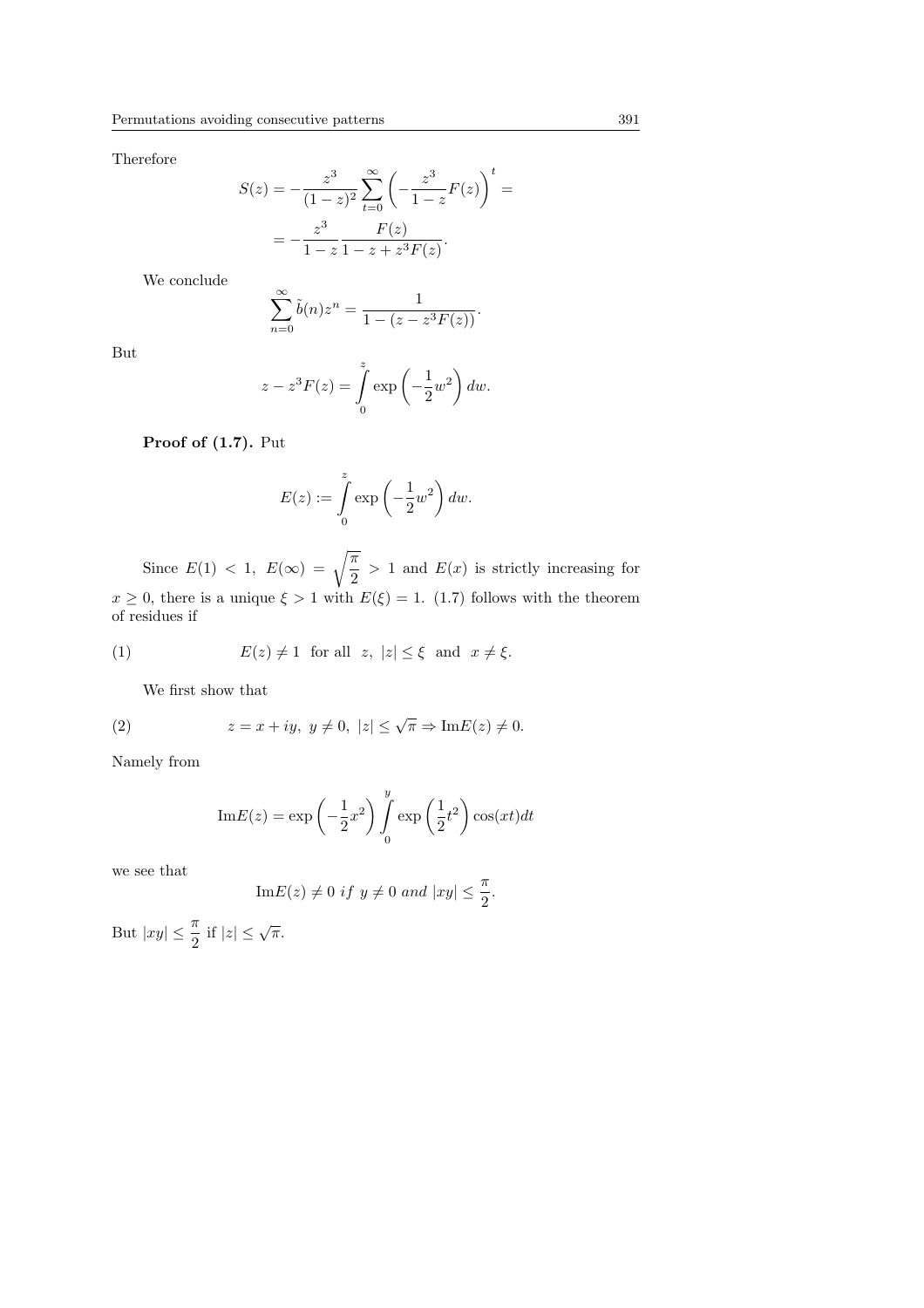From (2) we infer

(3) Let  $0 < r \leq \sqrt{\pi}$ . Then  $E(z) \neq E(r)$  for all  $z, |z| \leq r$  and  $z \neq r$ .

**Proof of (1).** According to (3) it is enough to establish  $\xi \leq \sqrt{\pi}$ . But this holds true since  $E(\sqrt{\pi}) > 1$ .

**Concluding remark.** Comparing (1.5), (1.7) one should know if  $\frac{3}{4}$ √ 3  $\frac{1}{2\pi}$  >  $> \xi^{-1}, \frac{2\pi}{\pi}$ 3 √  $\frac{1}{3} < \xi$ . This is true if  $E\left(\frac{2\pi}{3\sqrt{\xi}}\right)$  $\frac{1}{2}$ 3 √  $\frac{1}{3}$  / < 1.

One has (courtesy Dr. Harald Schmidt, Universität Regensburg)

$$
E\left(\frac{2\pi}{3\sqrt{3}}\right) = 0.9693304740\dots
$$

8.  $m = 4$ , outlook

We identified 7 classes of  $S_4$  on each of which  $b(n, 4; \sigma)$  is the same:  $C_1 = \{e, \rho\}$  $C_2 = \{(1423), (4132), (2314), (3241)\}\cup \{(4123), (1432), (2341), (3214)\},\$  $C_3 = \{(1243), (4312), (2134), (3421)\},\$  $C_4 = \{(1342), (3124), (4213), (2431)\},\$  $C_5 = \{(1324), (4231)\},\$  $C_6 = \{(3142), (2413)\},\$  $C_7 = \{(3412), (2143)\}.$ 

We obtained

$$
\sum_{n=0}^{\infty} b(n, 4; C_2) z^n = \left( 1 - \int_{0}^{z} \exp\left(-\frac{1}{6}w^3\right) dw \right)^{-1}
$$

from which we derive

$$
b(n,4;C_1) \sim \frac{\exp\left(\frac{1}{6}\xi_2^3\right)}{\xi_2^{n+1}} \quad \text{as } n \to \infty,
$$